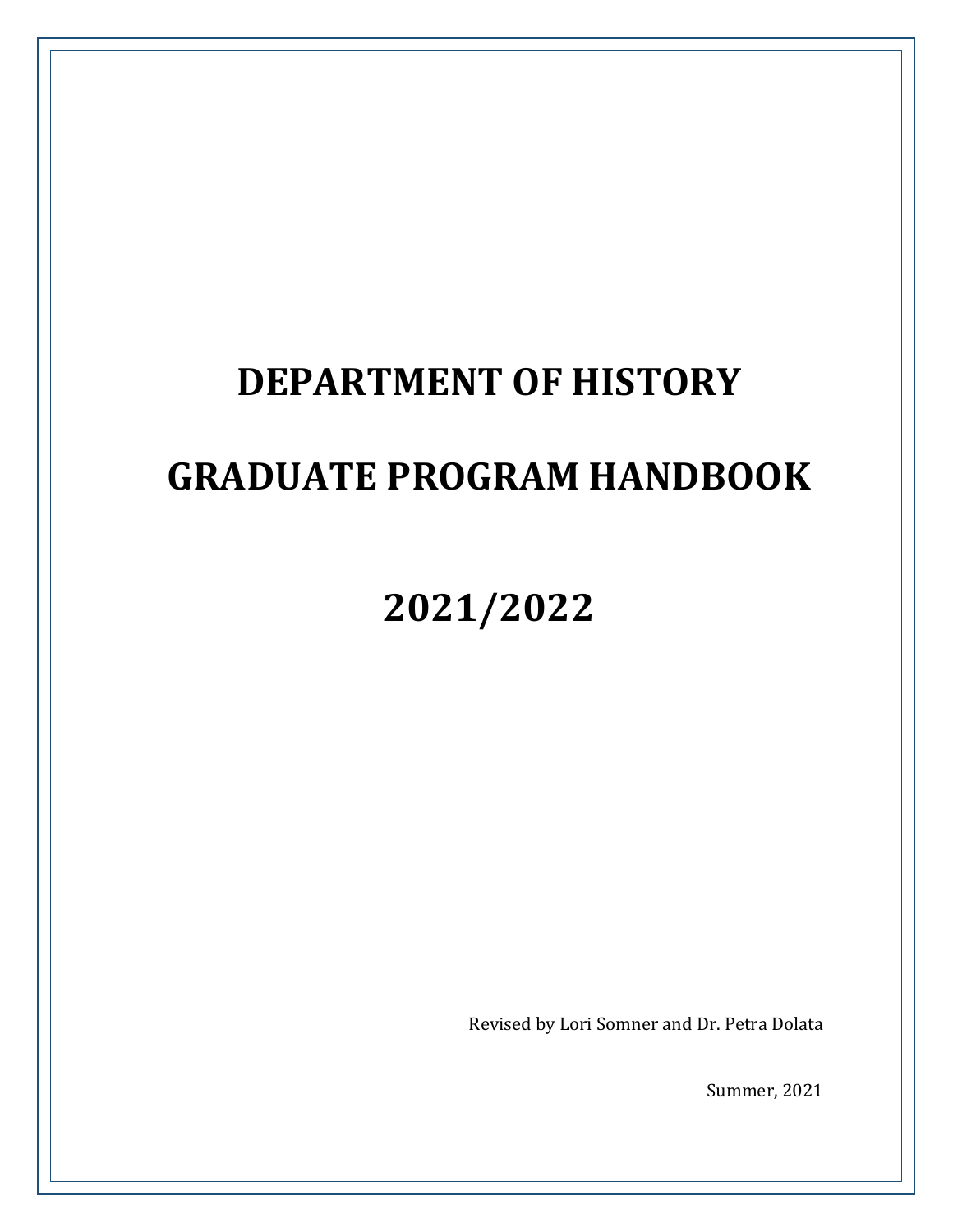# **TABLE OF CONTENTS**

| <b>PREFACE</b>                                                                     | 3  |
|------------------------------------------------------------------------------------|----|
| <b>SECTION 1 - HISTORY GRADUATE PROGRAM DIRECTOR AND ADVISOR</b>                   | 4  |
| <b>SECTION 2 - PROGRAM STRUCTURE AND GOVERNANCE</b>                                | 4  |
| <b>SECTION 3 - DEGREES OFFERED</b>                                                 | 4  |
| <b>SECTION 4 - ANNUAL REGISTRATION</b>                                             | 5  |
| <b>SECTION 5 - TUITION FEES AND GENERAL FEES</b>                                   | 5  |
| <b>SECTION 6 - FUNDING</b>                                                         | 6  |
| <b>SECTION 7 - GRADUATE STAND-ALONE TEACHING</b>                                   | 10 |
| <b>SECTION 8 - ANNUAL PROGRESS REPORT</b>                                          | 11 |
| <b>SECTION 9 - LANGUAGE REQUIREMENT</b>                                            | 11 |
| SECTION 10 - RESEARCH RESPONSIBILITIES, STANDARDS OF CONDUCT, AND<br><b>ETHICS</b> | 12 |
| <b>SECTION 11 - PROBLEM SOLVING</b>                                                | 12 |
| <b>SECTION 12 - APPROPRIATE CONDUCT IN THE WORKPLACE</b>                           | 13 |
| <b>SECTION 13 - ORGANIZATIONS OF NOTE</b>                                          | 13 |
| <b>APPENDIX: MA AND PHD PROGRAM SCHEDULES</b>                                      | 14 |
| <b>MA - THESIS BASED</b>                                                           | 14 |
| <b>MA - COURSE-BASED</b>                                                           | 17 |
| <b>PHD</b>                                                                         | 18 |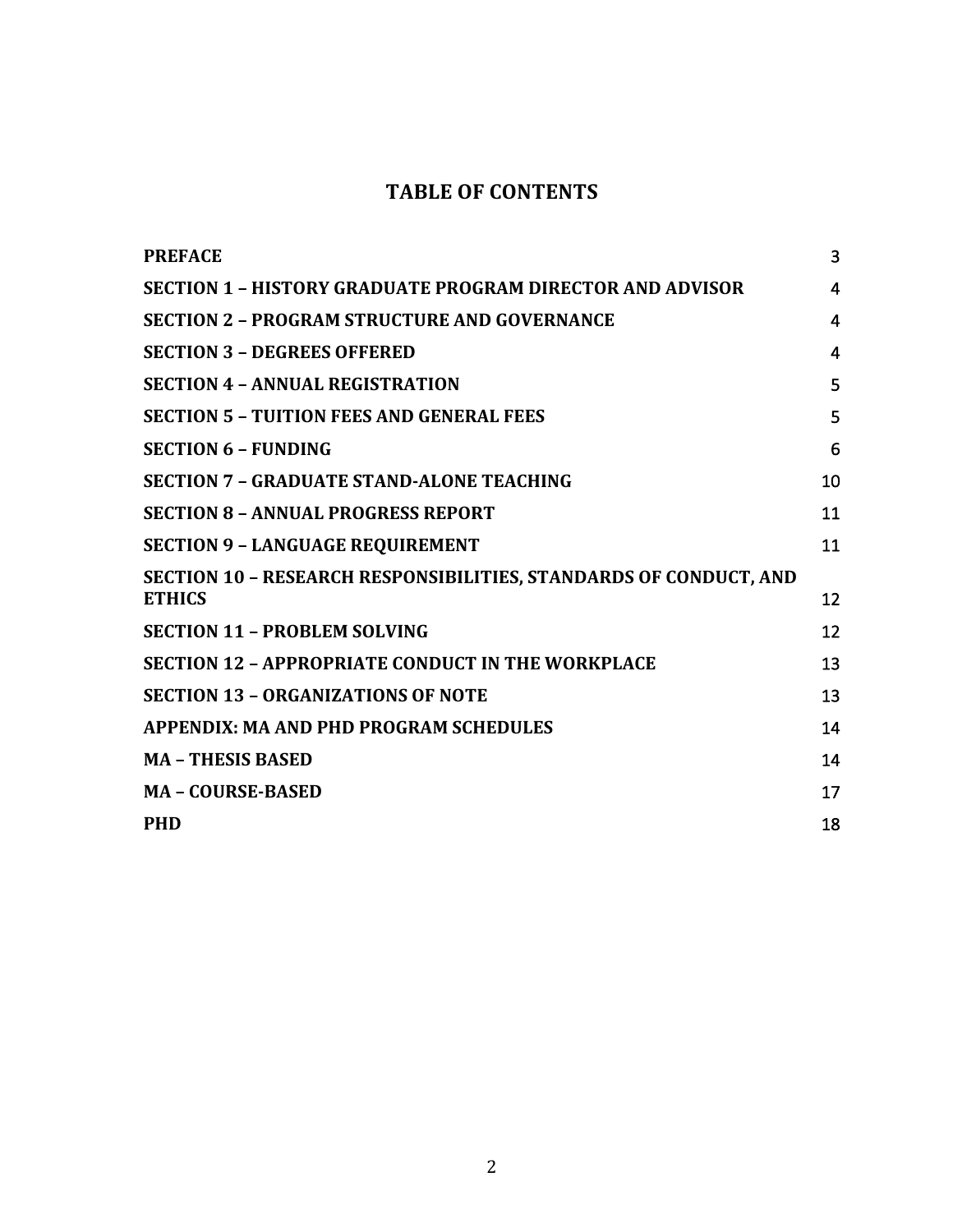## **PREFACE**

Welcome to the graduate program in the Department of History at the University of Calgary. This handbook describes the programs in our department and explains the various policies and procedures that have been developed to help students succeed in the program. It is updated annually to reflect the requirements as they pertain to incoming students for that year.

#### **Important Dates:**

Fall Term Technically Begins: August 30, 2021 Faculty of Grad Studies Orientation: September 1, 2021 History Graduate Orientation: September 2, 2021 Teaching Assistant Workshop: September 3, 2021 @ 0900 hours First Day of Fall-Term Instruction: September 7, 2021 Secondary Language Exam: September 10, 2021 Tuition and Fee Deadline: September 24, 2021 SSHRC Orientation Session: September 3, 2021 @ 1:30 SSHRC Workshops: TBA PhD SSHRC Deadline: 0ctober 1, 2021

Winter Term Technically Begins: January 3, 2022 First Day of Winter Instruction: Monday, January 10, 2022 GAC Application Internal Deadline: January 15, 2022 Second-Language Exam: January 14, 2022 at 10:00 a.m. Tuition and Fee Deadline: January 28, 2022

MA SSHRC Deadline: December 1, 2021 (submit in November)

Annual Progress Report Deadline: May 25, 2022 (for completion of both the student and Supervisor portions)

For other important dates see the Graduate Calendar's **Academic Schedule**.

There are many resources on campus that provide relevant information for graduate students. Please familiarize yourself particularly with the following sites.

## **Faculty of Graduate Studies (FGS) Website:**

FGS maintains a website with a great deal of valuable information for both students and supervisors  $(\frac{https://grad.ucalgary.ca/}{https://grad.ucalgary.ca/})$ . See especially the "Newly Admitted" portion of the site Current Students for links related to registration, supervision, academic integrity, examinations, and convocation. We also recommend reviewing the "My GradSkills" portion of the site (https://www.ucalgary.ca/mygradskills), which provides information on a wide range of professional development opportunities available to graduate students (such as workshops on everything from improving writing skills to preparation for the job market).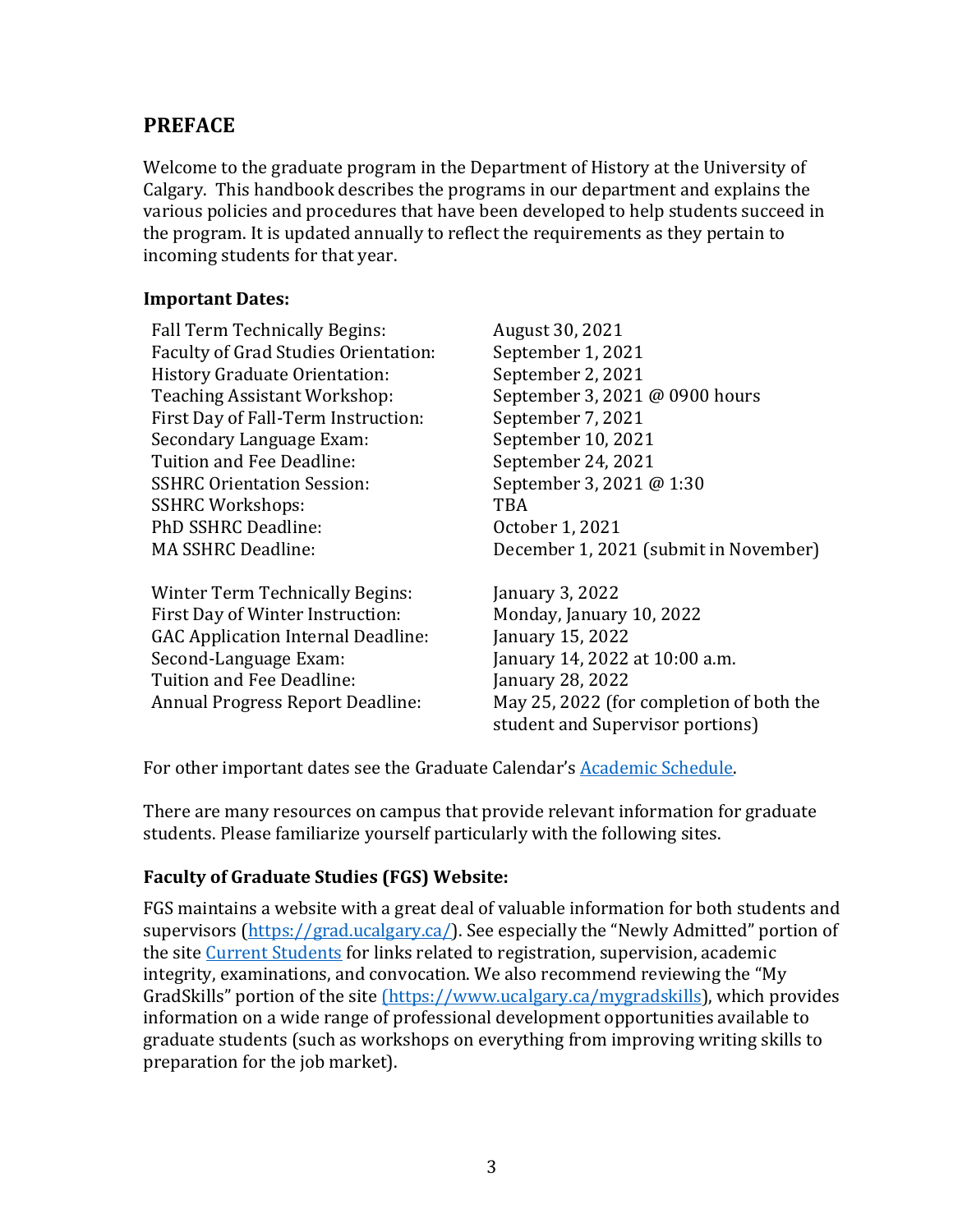## **FGS Calendar:**

The Faculty of Graduate Studies Calendar (catalogue) can be found at https://grad.ucalgary.ca/current/graduate-calendar . It outlines the policies and procedures relevant to both master's and doctoral students. It also provides information on awards and financial assistance for graduate students at https://www.ucalgary.ca/pubs/calendar/grad/current/awards-and-financialassistance-for-graduate-students.html . The History Department's section of the FGS Calendar can be found at

http://www.ucalgary.ca/pubs/calendar/grad/current/history-hist.html. 

The relationship between Supervisor and student is a main feature of our thesis-based programs. Policies related to supervision are outlined in the FGS calendar at https://grad.ucalgary.ca/faculty-staff/information-supervisors and https://www.ucalgary.ca/pubs/calendar/grad/current/gs-j.html . 

# **SECTION 1 - HISTORY GRADUATE PROGRAM DIRECTOR AND ADVISOR**

The Graduate Program Advisor (GPA) is Ms. Lori Somner (telephone (403) 220-3839; email artsgradsc@ucalgary.ca). Her office is located in SS 956.

The Graduate Program Director (GPD) is Dr. Petra Dolata. Her office is SS 634 (email pdolata@ucalgary.ca). 

# **SECTION 2 - PROGRAM STRUCTURE AND GOVERNANCE**

The faculty member serving as Graduate Program Director (GPD) is appointed by the Head of the Department of History. The Graduate Studies Committee (GSC) is chaired by the Director and is responsible for the overall structure and administration of the program. This includes issues of policy and curriculum, certain administrative issues such as leaves of absence and program extensions, as well as admissions and funding. Day to day administrative issues are usually handled by the Graduate Program Advisor (GPA). There is some overlap in the duties of the GPD and GPA, so if you have questions, you should feel free to contact either of them to start with.

# **SECTION 3 - DEGREES OFFERED**

The Department of History offers three graduate degrees:

- Master of Arts (thesis-based)
- Master of Arts (course-based)
- Doctor of Philosophy

The requirements of the three programs are outlined in the FGS Calendar (http://www.ucalgary.ca/pubs/calendar/grad/current/history-hist.html) and also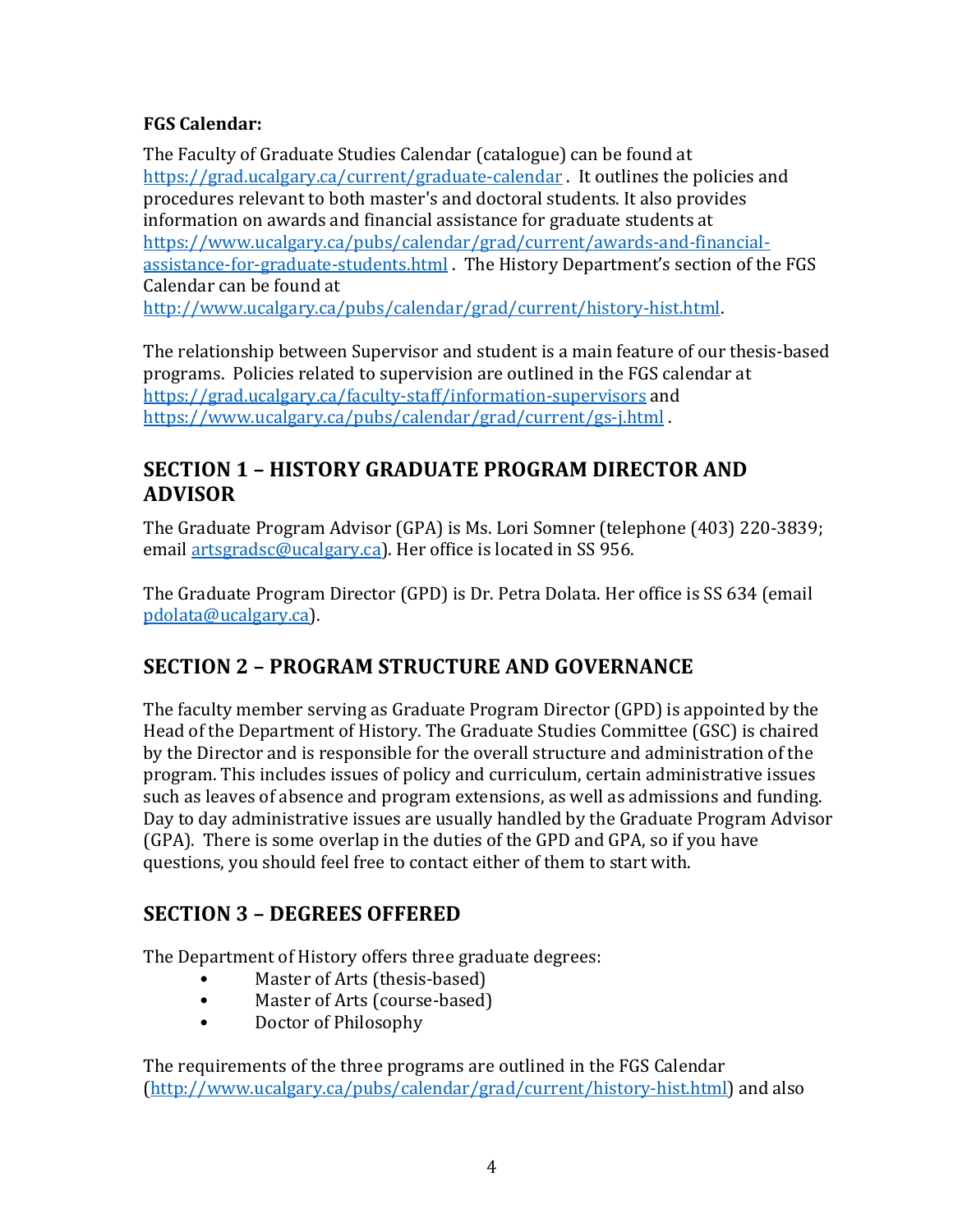detailed in the Appendix of this handbook. Students can request to transfer between the two MA programs until February 1 of their first vear.

# **SECTION 4 - ANNUAL REGISTRATION**

All graduate students must register each year no later than the deadline for their annual registration month (normally September), regardless of whether they are doing coursework or not.

All students doing coursework must complete a Course Registration Form before the start of classes for that year and have their selections signed off on by their Supervisor and the GPD. The form will be sent to students by the GPA over the summer months.

Once the form has been approved, students can electronically enrol in courses through their student centre. Changes to registration once the form has been submitted are done online.

After the registration deadline, a Change of Course Registration Form is required to change courses, and a late fee will be charged by the Faculty of Graduate Studies. Please refer to the section on registration on the FGS website.

Students needing to register for a directed reading course will discuss this with their Supervisor who will then request that a course be timetabled by the GPA. The GPA will then register the student for this specific course.

Students are responsible for knowing important program dates, such as those listed on p. 3 of this handbook and those in the Faculty of Graduate Studies Calendar under Academic Schedule) .

# **SECTION 5 - TUITION FEES AND GENERAL FEES**

Tuition Fees and General Fees are assessed by the Registrar's Office and are processed through FGS. The assessed amount and deadlines for payment are noted on students' fee statements in their Student Centre. Details are available from the University Calendar at http://www.ucalgary.ca/pubs/calendar/current/p-1-2.html. The Academic Schedule lists deadlines for payment: https://www.ucalgary.ca/pubs/calendar/current/academic-schedule.html

## **Terminology:**

"Tuition fees" pay for instruction. "General fees" pay for specific services as listed. "Anniversary term" is the term one begins the program (usually Fall) -- fee calculations are based on the anniversary term.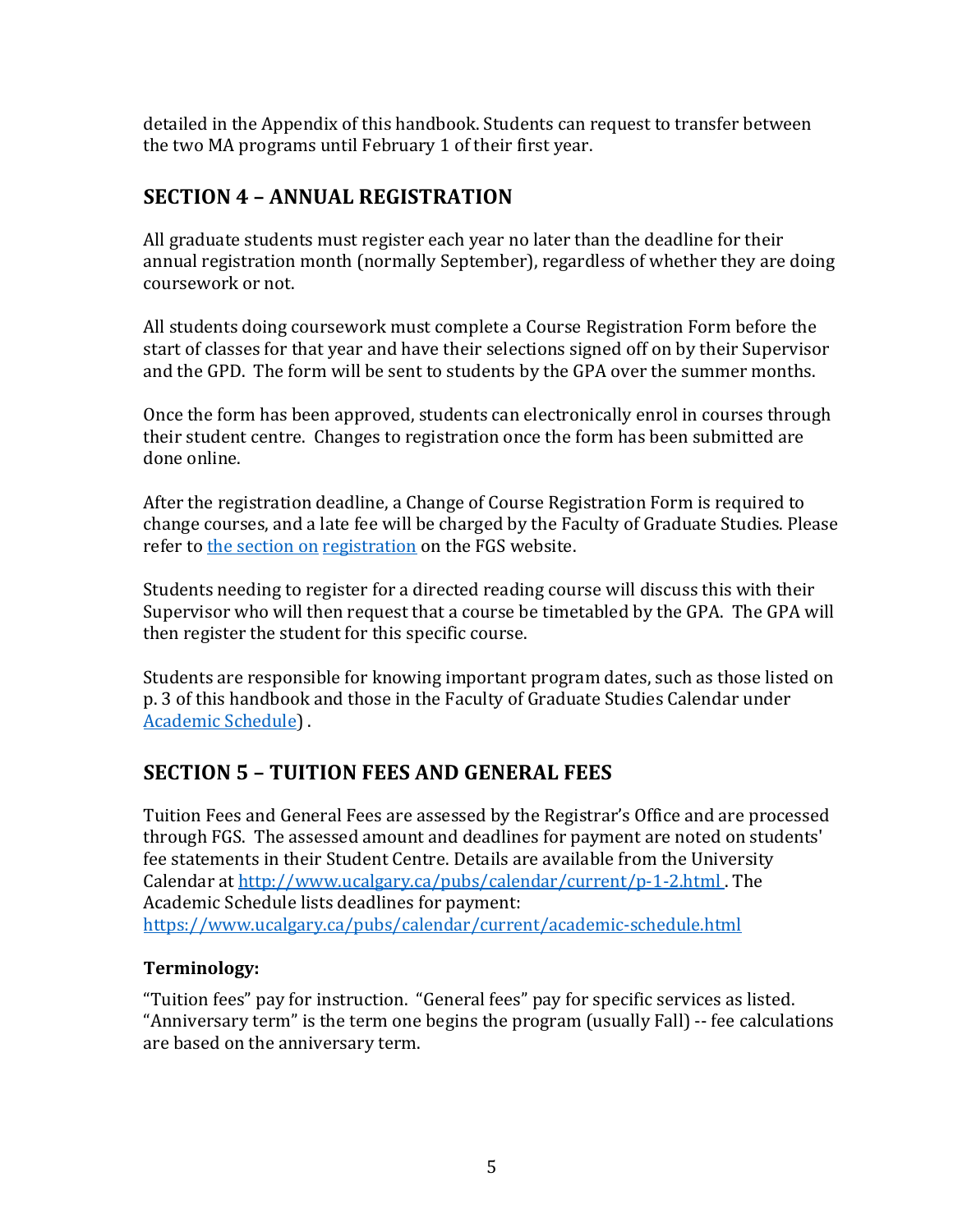## **Timing:**

Students typically pay tuition and general fees four times a year. One third of the annual cost is paid in Fall Term (due in mid- September), another third is paid at the beginning of Winter Term (due in mid- January), and a third of the annual cost is paid in Spring/Summer Term, broken into two payments (half due in mid-May the rest due in early July).

**Fee Paying Process:** There are two basic ways to pay fees.

- To pay in full for the term, one can either set up online bank payments by going to My UofC, clicking the "Academic" tab and "My Account Balance," then clicking "Pay Online" to get to an instructions page, or one can pay directly at the Registrar's Office (before fee deadlines described above).
- To pay by monthly instalments (at no extra cost), qualified students can enrol in the Graduate Student Payment Plan. Only students who have an applicable source of funding at the U of C can enrol, as the payment plan subtracts fees from funding payments. Contact the GPA for clarification as to what qualifies as an "applicable source of funding." Please note that it takes about 10 days to process a payment plan request, and a late fee will be applied if one doesn't initiate the process early enough to avoid being late on the first payment. For more information visit https://grad.ucalgary.ca/current-students/thesis-basedstudents/fees-and-funding/payment-plan.
- Some general fees are paid each term, others are paid once a year. For more detailed information about what services are provided from general fees and how they are billed visit http://www.ucalgary.ca/pubs/calendar/grad/current/gs-general-fees.html.

# **SECTION 6 – FUNDING**

# **Funding Policy**

The Department of History's funding policy, which was revised March 2020, is available in the Graduate section of the department's website, under Funding.

## **PhD Program**

In accordance with the University of Calgary Graduate Student Funding Policy of 2020, the History Department offers four years of minimum guaranteed funding for every PhD student it admits.<sup>1</sup> The minimum level of funding for a domestic doctoral student

 $1$  Minimum guaranteed funding is contingent upon continued full-time registration, good academic standing, and normal academic progress. Student progress is reviewed regularly, and the departmental Graduate Studies Committee (GSC) may, for cause, withdraw or adjust funding. The GSC judges academic standing on a number of factors, including timely fulfilling of degree requirements, marks, students' annual progress reports, and supervisors' and instructors' comments. Ordinarily, an A- average and timely progress in taking language examinations and comprehensive examinations are indicators of good academic standing. Conscientious fulfillment of teaching and research obligations is also expected.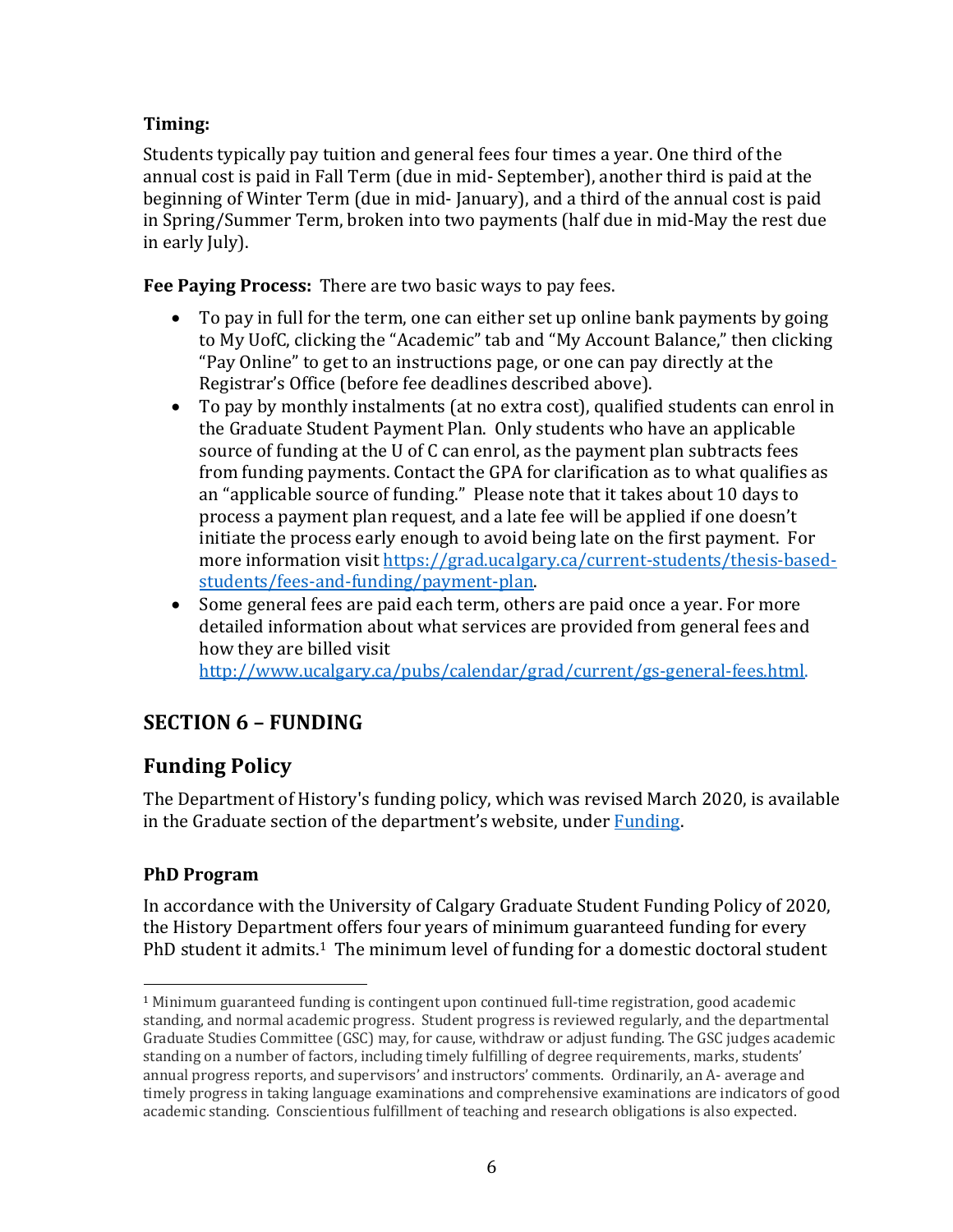is \$18,000 CAD per year. The sums for international students are \$22,000 before candidacy (up to 24 months from first enrolment), \$18,000 afterwards.

For those who begin their programs on or after 1 May 2020, the minimum level of funding for a domestic doctoral student is \$18,000, and for international students it is \$20,000. Students are responsible for paying tuition and general fees.

The department strives to exceed these minimums when possible.

Funding beyond year four is not guaranteed. Doctoral Students who are fully funded by an external agency (such as the scholarship agency of a foreign government) to an amount equal to or greater than the this guaranteed minimum amount may be admitted without additional funding, with approval of the Dean of Graduate Studies. Funding from a First Nations, Metis or Inuit organization (i.e. band funding or similar) is not considered external funding under this operating standard; Doctoral Students are eligible for university and/or external funding up to at least the Program-Set Minimum Doctoral Funding Level.

## **MA Programs**

While the History Department does not have a guaranteed funding policy for our MA programs, funding is competitively available to both thesis-based and course-based students (for up to two years and one year respectively). Funding levels are determined initially by academic merit as evidenced in admissions applications and, in the case of thesis-based students, good academic standing and progress after the first year in the program. Part-time students are not eligible for funding.

# **Additional Information**

Full-time students in both the PhD and thesis-based MA programs must apply for major external funding for which they are qualified as a condition of their funding.

# **Initial Offers and Detailed Funding Letters**

If funding is offered, an initial funding offer accompanies the offer of admission to the program and sets out the minimum.

Funding payments normally run from late September through April, with no payments in the summer. There are a few exceptions, such as payments from a newly earned SSHRC or the Alberta Graduate Excellence Scholarship (AGES), and summer departmental employment (which is not common).

Each academic year (normally in mid-summer) the department will establish in writing with each student (and the student's Supervisor) the specific sources of funding for the student for the coming school year. In this letter the GPD will also specify the dollar amount of funding offered for that year. Please note that if a student subsequently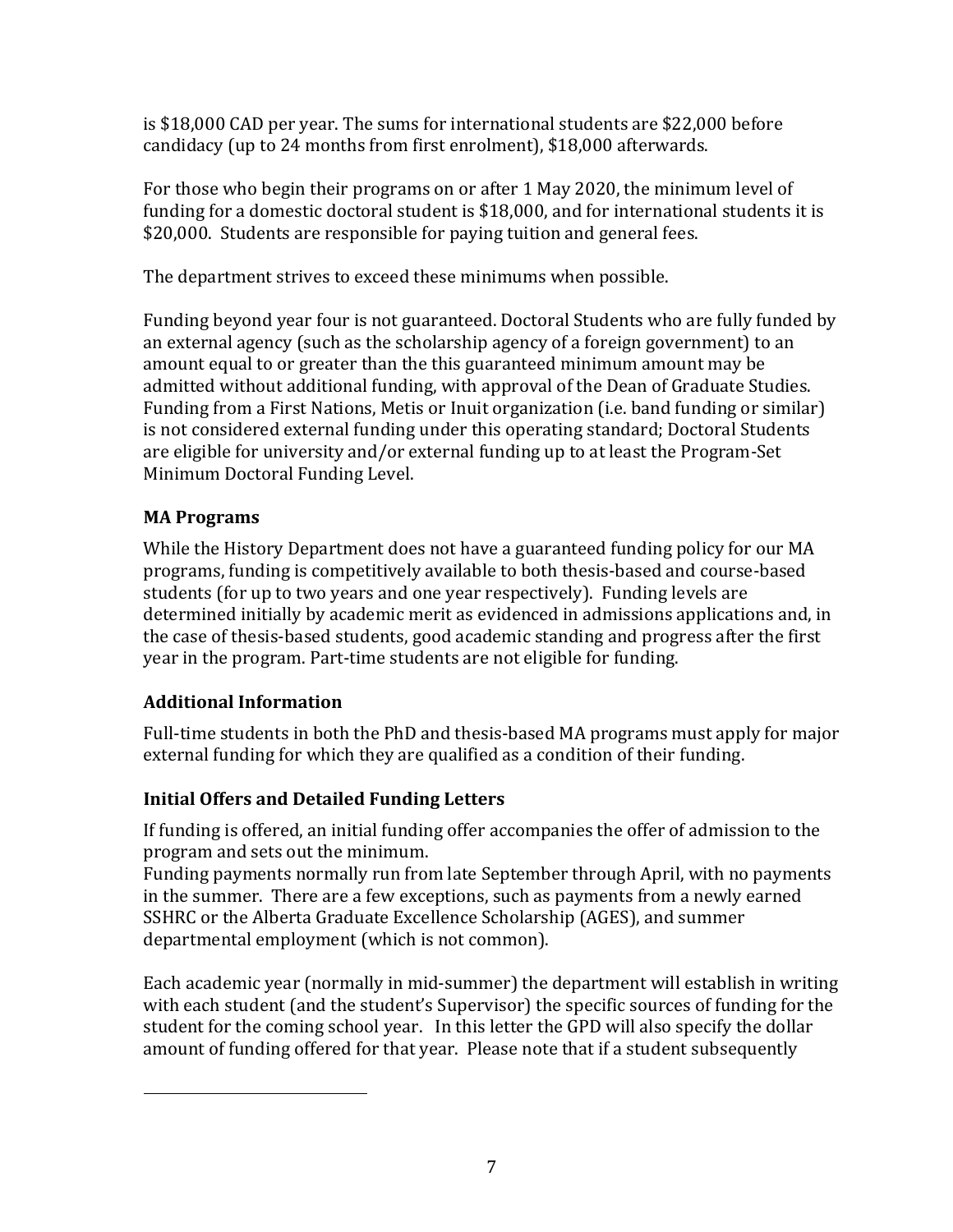earns outside funding for the upcoming year, some of the funds offered in this letter will likely be taken back, and students may receive a revised letter to that effect. However, it is our aim to ensure that recipients of substantial awards end up with more funding overall than has been promised by the department.

Please bear in mind that funding is a delicate topic, so we ask that students be sensitive to issues of confidentiality with respect to fellow students.

### **Main Sources of Funding**

Graduate student funding comes from a number of different sources and in various forms with different stipulations and conditions. The most common forms of funding are as follows:

• Graduate Assistantship in Teaching/Nonteaching (GAT/GANT): GAT's and GANT's are among the most common funding sources. They can be awarded in full, half, or even smaller amounts. A GAT (sometimes referred to as a Teaching Assistantship) involves working with professors in the classroom in a support capacity, typically by grading exams and assignments, advising students, and, in some cases, delivering a lecture. A GANT involves working with a professor in a research capacity. A full unit of GAT/GANT consists of 204 hours over a term (in theory, 12 hours per week x 17 weeks), while a half unit consists of 102 hours, etc. The student and professor will fill out an Assignment of Assistantship Duties form for a GAT or GANT (as mandated by the Graduate Students' Association [GSA]). Especially for GATs, the workload may be unevenly distributed throughout the term in accordance with the duties that the student is assigned to complete. For dollar values see the GSA Collective Agreement, Schedule A.

Although every effort is made to match students to courses and research that complement their area of interest, this is not always possible. Almost all graduate students are assigned some teaching duties in areas that are distant from their field of expertise.

Teaching duties are a normal part of most people's funding packages. Students are free to decline a GAT, but the amount of annual funding will be reduced by the corresponding amount, even if that brings total annual funding below the minimum guaranteed level.

• Graduate Assistantship Research (GAR): GAR's are paid from funds held by a researcher to assist with research responsibilities at a minimum hourly rate of \$18.03. GARs are paid after students submit time sheets approved by the Researcher (rather than monthly, as GAT's/GANTs's are). It is important that students submit their time sheets regularly to ensure a regular payment for their services.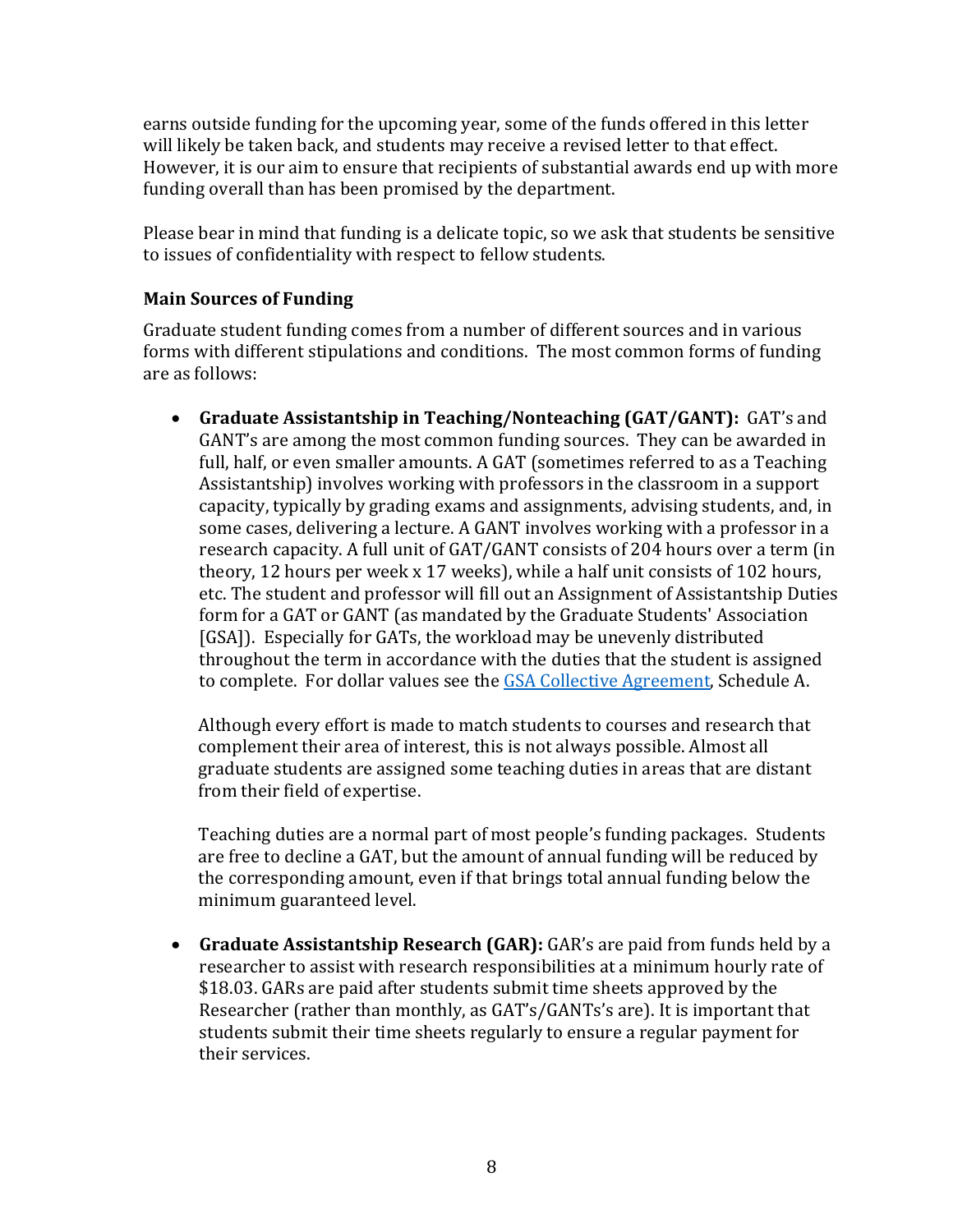- Faculty of Graduate Studies Scholarships (FGSS): The FGSS is provided by FGS and awarded by the Department of History. There are no duties or conditions attached to it. These scholarships are paid monthly on the 25th of the month.
- **AGES (Alberta Graduate Excellence Scholarships):** AGES are provided by the Province of Alberta and open to Canadian citizens and permanent residents. They are awarded by FGS. There are no duties or conditions attached to them. They are normally paid monthly on the 25th of the month.
- Other Sources of Funding: Grants, scholarships, and bursaries are important opportunities for students to both add to their funding (even with the policy against double-dipping) and build their scholarly resume. An overview of internal and external award opportunities is available at: http://grad.ucalgary.ca/awards/opportunities.

Thesis-based students are required to apply to at least the following two competitions if eligible (various eligibility restrictions apply, depending upon the award).

• **Graduate Award Competition (GAC)** (including Special Awards and Bursaries): All students should apply to the GAC competitions they are qualified for.

Eligible PhD students are also expected to apply specifically for Open and Killam Scholarships through the Graduate Award Competition. See http://grad.ucalgary.ca/awards/opportunities/gac for more information.

- Social Sciences and Humanities Research Council (SSHRC): We have well-established procedures to assist students in preparing their tricouncil SSHRC applications. SSHRC awards enhance the student's academic record and the more successful our students are in winning external funding, the more financial support there is for everyone. PhD students submit their applications to the History Department for a mid-October deadline. MA students submit their applications electronically by the end of November. For more information visit http://www.sshrccrsh.gc.ca/funding-financement/umbrella\_programsprogramme\_cadre/talent-eng.aspx .
- **Travel Grants:** Limited additional funding can be applied for to offset some of the costs of travel for research or to present at conferences. See particularly: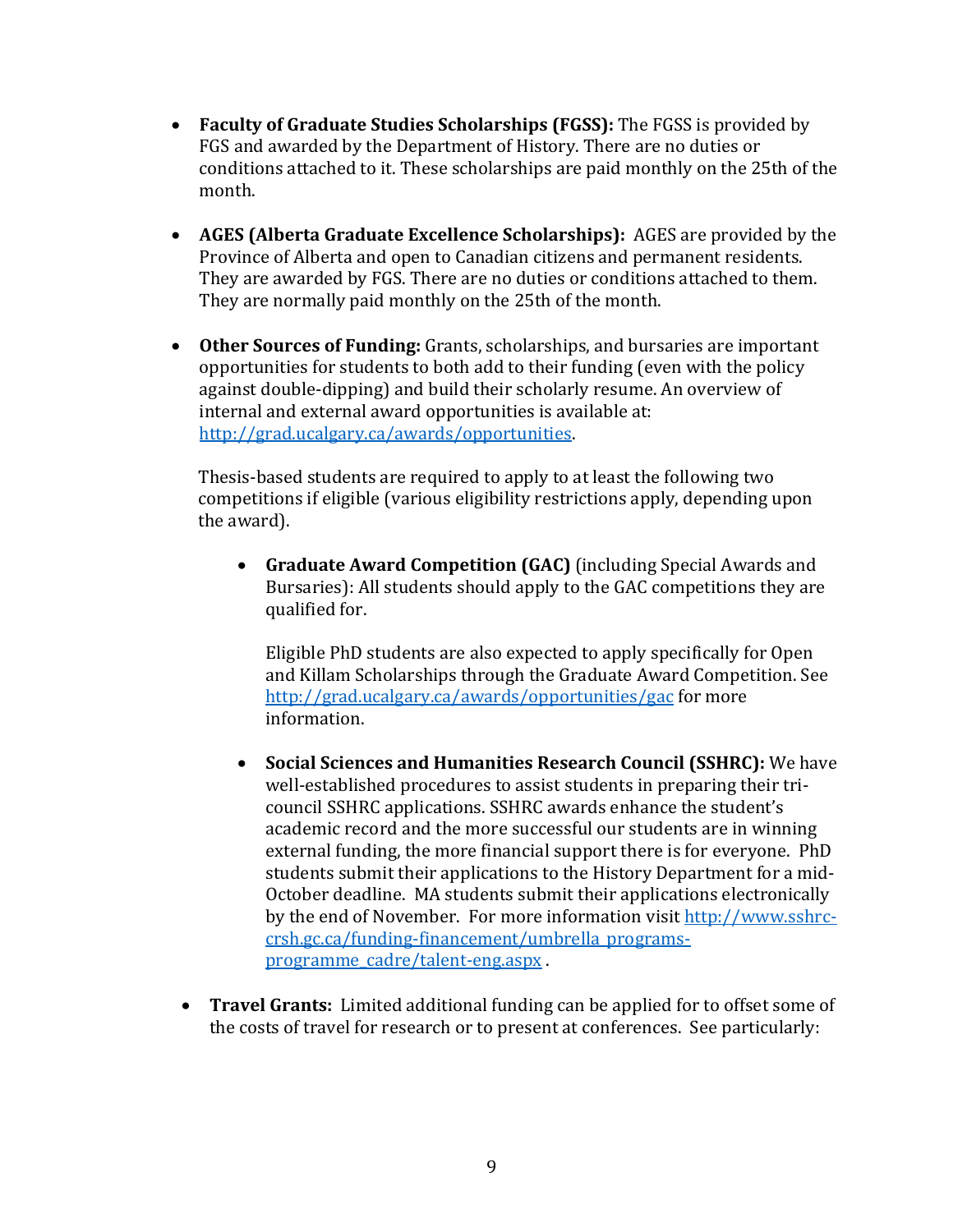- The VP Research Thesis/Dissertation Research Grant: https://research.ucalgary.ca/conduct-research/funding/applygrants/internal-grants
- **FGS** grants (search for Travel): https://iac01.ucalgary.ca/FGSA/Public/PublicHome.aspx
- History Department Funds for Travel: There may be funds available through the Department of History to support research travel costs for thesis-based students. Students preparing for a major research trip directly related to their thesis/dissertation should inquire of the GPD about the availability of funds. To receive funds when available, students will be asked to submit a brief proposal (one page) outlining the nature of the travel and its relevance and importance for the thesis/dissertation, and attach a brief budget and letter of support from the Supervisor. Upon completion of the travel, proof that the travel was actually undertaken must be submitted, such as a boarding pass and/or hotel invoice.

# **SECTION 7 - GRADUATE STAND-ALONE TEACHING**

PhD students may be able to teach courses as the instructor of record, subject to the terms of Article 23.4 of the collective agreement between TUCFA and the Board of Governors which reads as follows:

"Students enrolled in a Master's or Doctoral program at the University of Calgary may be offered teaching opportunities as a Sessional Appointee, for maximum two (2) half-course equivalents during their program. In such a case, the department is not required to post the position and may offer the course to the graduate student. The rights of first refusal of previous Sessional Appointees shall not be invoked for these courses. Once a graduate student has taught two (2) courses under this article, he/she shall no longer be eligible for consideration under this article and shall be considered as any other individual applying for a sessional appointment. Previous teaching experience as a graduate student shall not be considered in the granting of the right of first refusal."

Additionally, the department has established the following policies regarding teaching by graduate students:

- Although teaching experience is important, it is secondary to research and writing, and in any conflict between them, researching and writing the dissertation must assume priority.
- Only PhD students, and only those who have successfully completed their candidacy exams are eligible to apply to teach a course.
- Graduate student teaching will normally be limited to Spring and Summer sessions and to courses that will attract high enough enrolment to be costeffective for the Spring/Summer terms.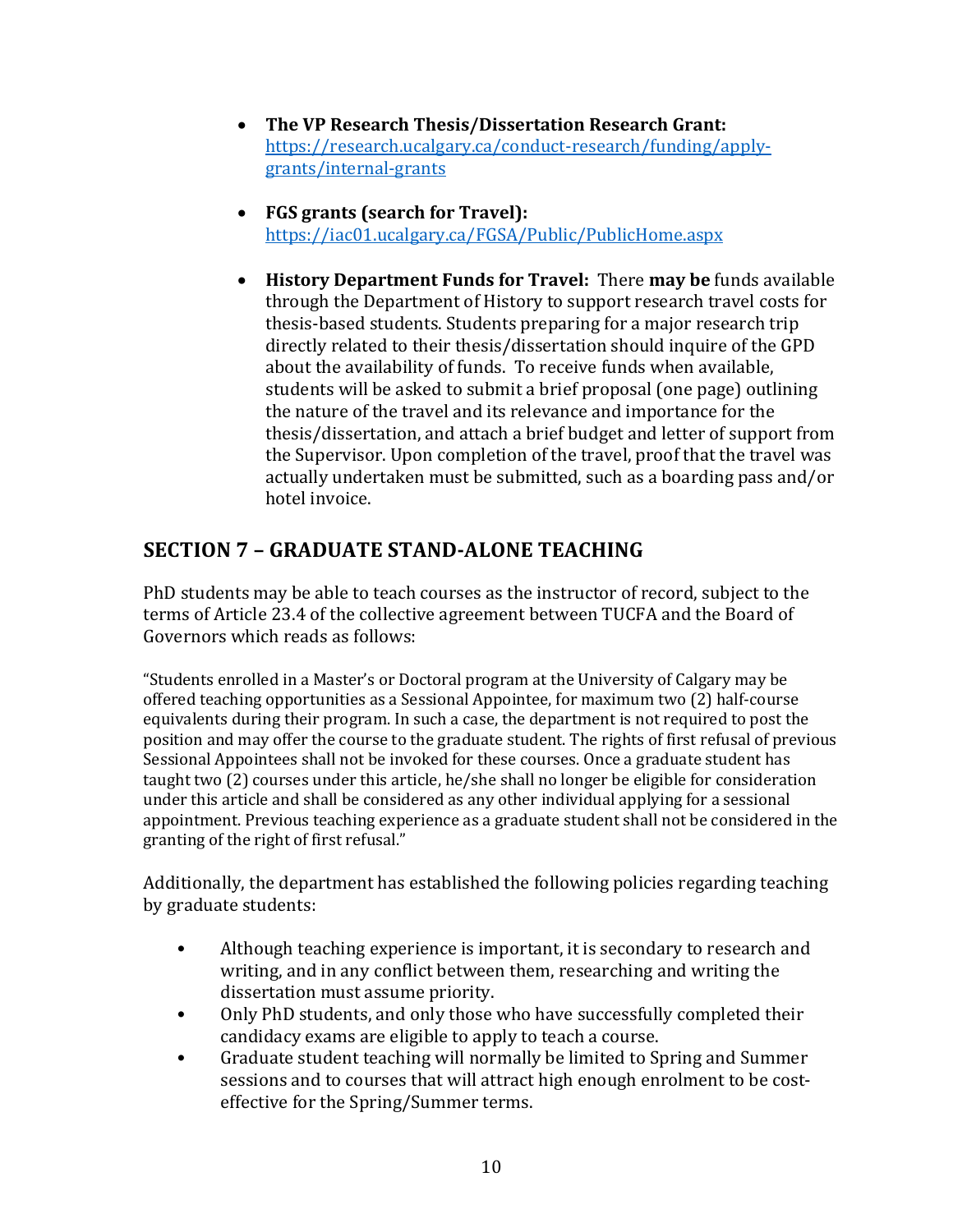- In the interest of timely degree progress, the student's Supervisor must give approval before a course can be assigned.
- In the interest of equity, students who have not yet taught their own course will be preferred over those who have.
- Students in the sixth year of their program or beyond are not eligible to teach courses under the terms of Article 23.4.

All other sessional hiring follows the procedures of Article 23 in the collective agreement which, in practice, means that sessional instructors with sufficient experience have right of first refusal.

# **SECTION 8 – ANNUAL PROGRESS REPORT**

An annual progress report (APR) must be submitted by all thesis-based students every year. The reports become available in early May. The student will be prompted to prepare their on-line report by an e-mail message from the Faculty of Graduate Studies as well as the Graduate Program Advisor. Once the student has completed their portion, their Supervisor will complete theirs, then the report returns to the student for review and they in turn submit the report to the GPD for approval. When possible, students and supervisors should meet or communicate before the report is completed to discuss the various issues that need to be addressed in the report. For more information on APR completion visit https://grad.ucalgary.ca/current/managing-myprogram/supervision/annual-progress-report .

# **SECTION 9 - LANGUAGE REQUIREMENT**

All graduate students must fulfill the (non-English) second language requirement to complete their programs, in a language agreed upon with the Supervisor. Most typically, this is done by examination, during which students will be required to translate an academic text of about 500 words during a two-hour period. Students are allowed to use a foreign-language dictionary during this exam and will be assessed on their ability to translate in sufficient detail the facts and arguments, subject matter and meaning of the text provided. If a student does not succeed on the first attempt, they may retake the exam (it is normally offered at the beginning of fall and winter terms and additional exams may be scheduled as needed). To prepare, students are welcome to audit U of C language courses (they can be added using a Graduate Change of Registration form with proper signatures). Students must fulfill the second language requirement before they can file a notice to defend a thesis, submit an MRE for marking, or schedule a candidacy exam. It is important not to delay in addressing this requirement. 

Students are not required to take an exam if their first (non-English) language is related to their area of research or they provide the GPD with documentation demonstrating that the second language requirement has been fulfilled at the MA level.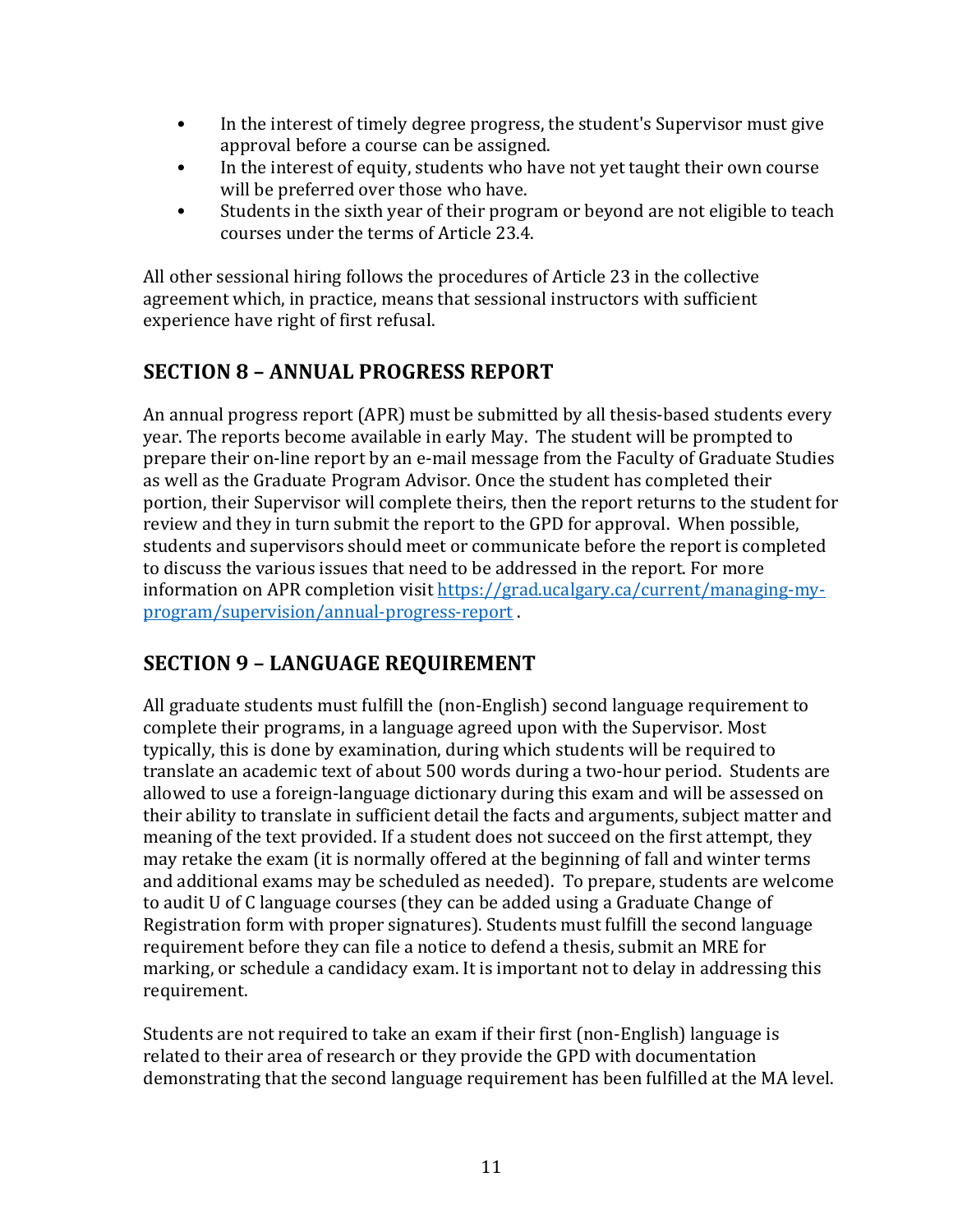## **SECTION 10 - RESEARCH RESPONSIBILITIES, STANDARDS OF CONDUCT, AND ETHICS**

**Original Research:** A fundamental aspect of a postgraduate degree is the generation of new knowledge. Graduate students are expected to complete a Major Research Essay, Masters Thesis, or Doctoral Dissertation that represents a unique aspect of their discipline of study. Although scholarly work is conducted under the supervision of a faculty member, and that faculty member may help to provide funding for the costs of the research, the writing of the thesis must be primarily the work of the student. The student is responsible for acquiring appropriate skill in the use of any equipment or method that is employed, recognizing the importance of the reproducibility and quality of data.

**Intellectual Property:** Please visit the FGS website to familiarize yourself with the U of C's intellectual property policies https://grad.ucalgary.ca/current-students/thesisbased-students/thesis/academic-integrity.

**Research Ethics Approval:** It is the responsibility of the student to formally apply for ethics approval prior to data collection for an MRE, thesis or dissertation that uses human subjects in research (typically, for historians, this would mean interviews). For more information visit https://www.ucalgary.ca/research/researchers/ethicscompliance/cfreb .

**Acknowledgements:** Recognition of the financial support provided by various agencies and sources, related to the costs of doing research, must be provided in any public presentation or publication of the research generated.

**Misconduct:** Students are expected to conform to university standards with respect to honesty and integrity in coursework and research, as well as in non-academic conduct. The FGS Calendar outlines what comprises academic and non-academic misconduct at http://www.ucalgary.ca/pubs/calendar/grad/current/gs-r.html .

# **SECTION 11 - PROBLEM SOLVING**

Graduate school, like life in general, can be challenging at times. It is important to stay proactive about one's well-being during the program. Students have access to a range of support services to assist in dealing with various issues that may arise. The UCalgary Student Wellness Service and the FGS "Personal Wellness" page are good places to start:

https://www.ucalgary.ca/wellness-services

https://grad.ucalgary.ca/my-gradskills/workshops-and-resources/onlinevirtualtraining/wellness . 

International students are also strongly encouraged to visit the FGS "International Student Support" page: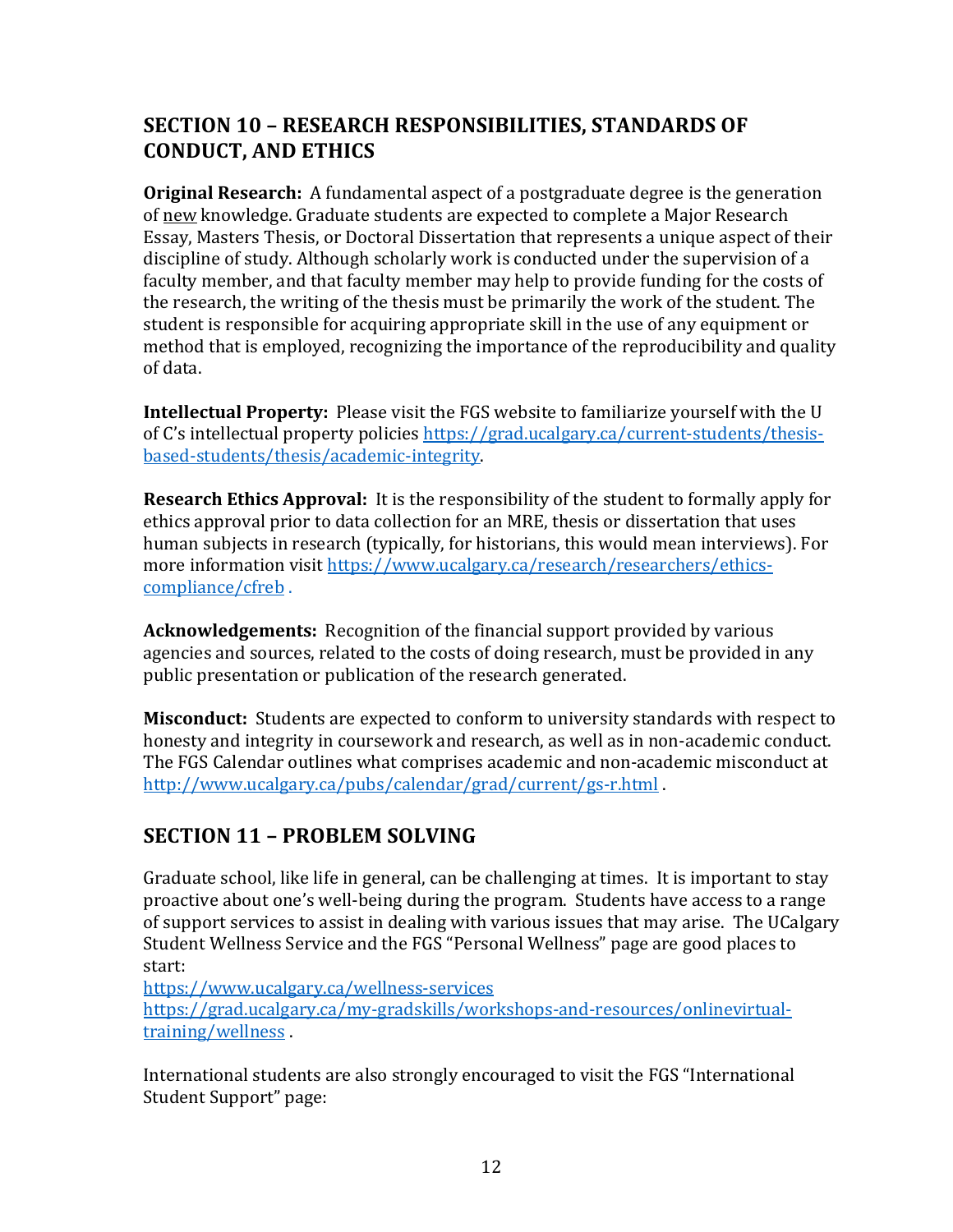https://grad.ucalgary.ca/sites/default/files/teams/3/sup\_international-studentresources.pdf . Please also be aware that a leave of absence from the program is possible if difficult circumstances arise. For more information visit https://grad.ucalgary.ca/current-students/registration/leave-absence .

We urge students who are facing difficulties to let the GPA or GPD know about them, so that they can direct students to appropriate support services when possible. The university strives to provide resources to assist with everything from academic struggles to food insecurity, to health situations, to misconduct of peers or professors.

# **SECTION 12 - APPROPRIATE CONDUCT IN THE WORKPLACE**

Graduate students should be fully cognizant of the University of Calgary's harassment and sexual and gender-based violence policies and Code of Conduct. Students are strongly encouraged to ask the GPD or department head if they are not entirely sure if their actions, or the actions of others, are safe and legal. Violation of these policies can be harmful to everyone involved, so it is essential to be informed and proactive to ensure that appropriate behavior is maintained. Report violations to the GPD. Please keep in mind that the legal standards of Affirmative Consent are different than common practice of the past. For a clear explanation of them visit https://www.justice.gc.ca/eng/cj-jp/victims-victimes/def.html. 

# **SECTION 13 – ORGANIZATIONS OF NOTE**

**History Graduate Students' Union (HGSU):** The HGSU represents the interests of history graduate students at the University of Calgary. The association's mandate is a broad one, including the organization of a wide range of academic and social events and activities. Membership in the association is entirely voluntary, however we strongly encourage students to see what the HGSU has to offer. For further information, consult the HGSU website:  $\frac{http://histucalgary.ca/hgsu/}{http://histucalgary.ca/hgsu/}$  and attend the orientation meeting in September, for the Executives' brief introduction to the HGSU.

**Graduate Students' Association (GSA):** The GSA is the umbrella organization in the university dedicated to promoting the interests of graduate students. It offers a number of events and programs which may be of interest to you. For further information, please consult the website:  $https://gsa.ucalgary.ca/$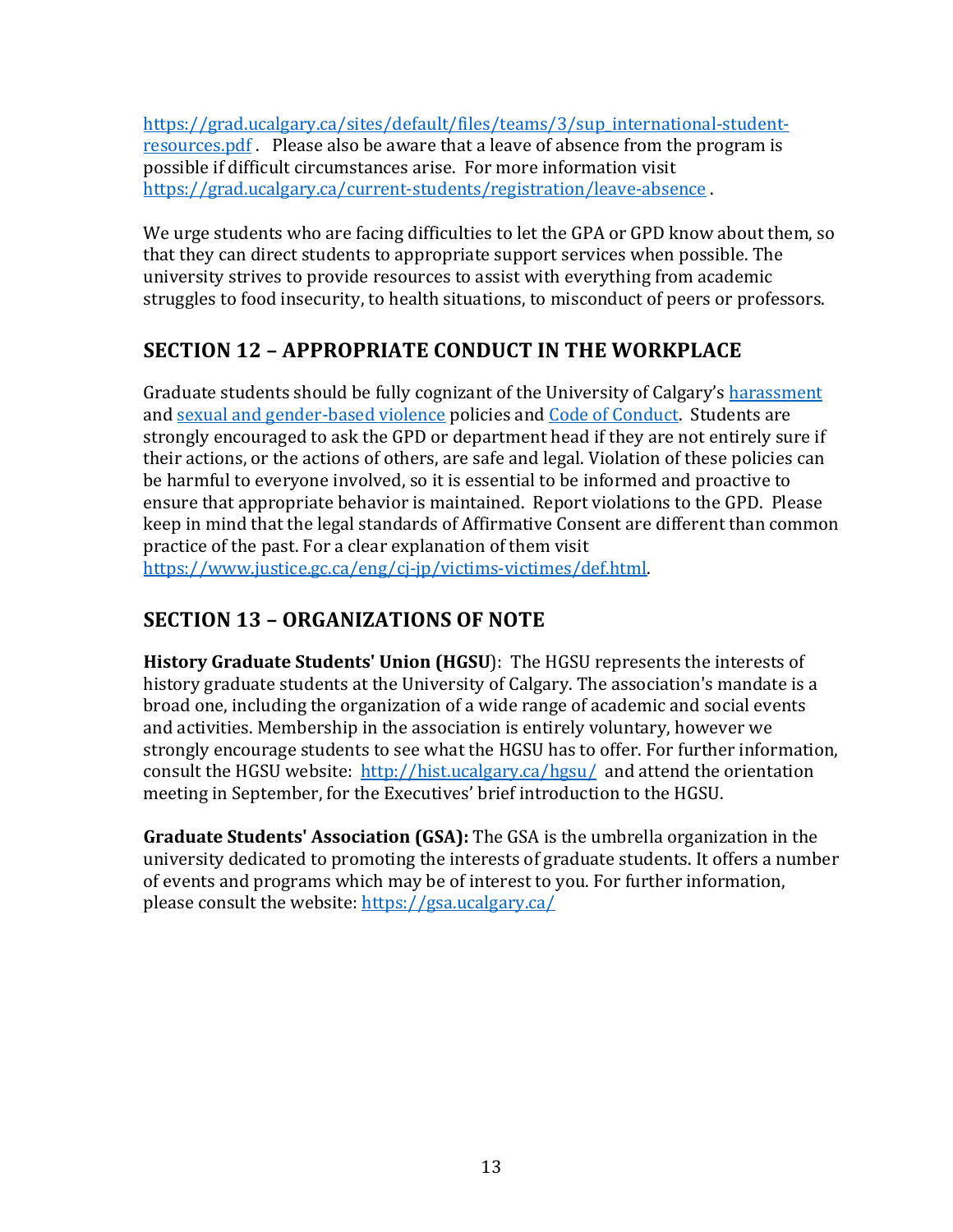# **APPENDIX: MA and PhD Program Schedules**

Below are timelines indicating typical progress and expectations in each of the three history programs.

## **MA – Thesis Based**

#### **YEAR ONE**

In the first year, students will focus primarily on course work, and define their thesis project in consultation with the (interim) Supervisor.

#### **August-September (Months 0-1)**

- 1. Consult with interim Supervisor (over the summer, or in very early September) to:
	- Determine whether pursuing a history MA or an MA in the History and Philosophy of Science
	- $\bullet$  Begin developing a thesis topic
	- Fill out MA course registration form and obtain interim Supervisor's signature. Courses normally include:
		- HTST 690
		- Four 600 level History seminar courses already timetabled.<sup>2</sup>

2. Submit MA Course Registration form to the GPA by the first day of regular instruction (see "Important Dates" on p. 3). Register for courses electronically.

- 3. Attend Orientations (see "Important Dates" on p. 3)
	- Department of History mandatory orientation and lunch
	- Department of History mandatory teaching-assistant workshop
	- Faculty of Graduate Studies (FGS) orientation session
- 4. Begin graduate seminars (see "Important Dates" on page 3).
- 5. Write second language exam, if needed, during the first of instruction.
- 6. Begin preparing to apply for external funding for Year 2:
	- Make a list of external funding for which you are eligible.
	- Attend History SSHRC Orientation session, TBA in September.
	- Attend optional FGS SSHRC Information Session, TBA
	- In consultation with your Supervisor, begin drafting the Outline of Proposed Research (hereafter "SSHRC Proposal").

 $2$  With the permission of the GPD, one course may be taken at the 500 level with the understanding that additional work will be required, and one graduate course can be taken outside of the History Department's offerings.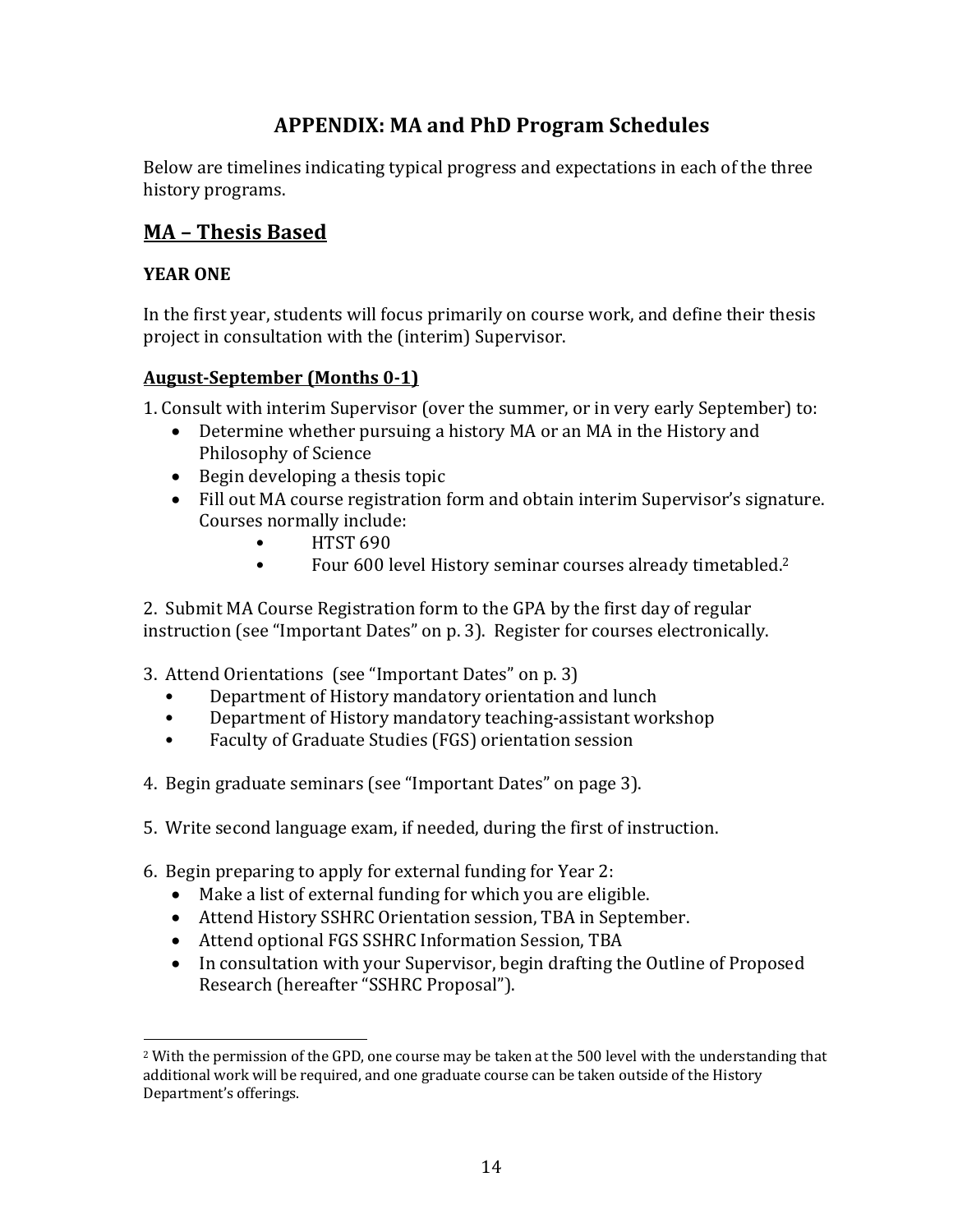## **October (Month 2)**

- $\bullet$  Continue coursework and refining thesis topic.
- If eligible, work on SSHRC application by lining up referees, gathering transcripts in acceptable form, and continuing to draft the SSHRC proposal.

## **November (Month 3)**

- Continue coursework.
- If eligible for SSHRC:
	- Submit draft SSHRC proposal for assessment at departmental workshop.
	- Revise draft proposal, taking into account input from workshop and Supervisor.
	- Submit application through the Tri-Council's online system at least a day before their deadline of December 1 (the system is fragile, sometimes breaks down, and no grace period is offered).

## **December** (Month 4)

• Complete fall coursework. Enjoy some rest over winter break.

## **January (Month 5)**

- Language exams offered in the first full week of instruction.
- Begin Winter-Term course work (see "Important Dates" on p. 3)
- Submit Graduate Award Competition (GAC) application for Special Awards and Bursaries https://grad.ucalgary.ca/awards/award-opportunities/universityawards (see "Important Dates" on p. 3 for deadline).

## **February-April (Months 6-8)**

- Complete second term of course work.
- Begin background reading and preparations for primary research for MA thesis.
- If using human subjects in research (ie: oral history interviews), ethics approval must be secured before such work begins.

## **May-August (Months 9-12)**

- Conduct thesis research
- Submit Annual Progress Report in May
- Departmental funding letters are typically sent in July, announcing funding sources and levels for the next academic year.

## **YEAR TWO**

During the second year, the focus is on writing the thesis, which will be defended in an oral examination, normally in the second term.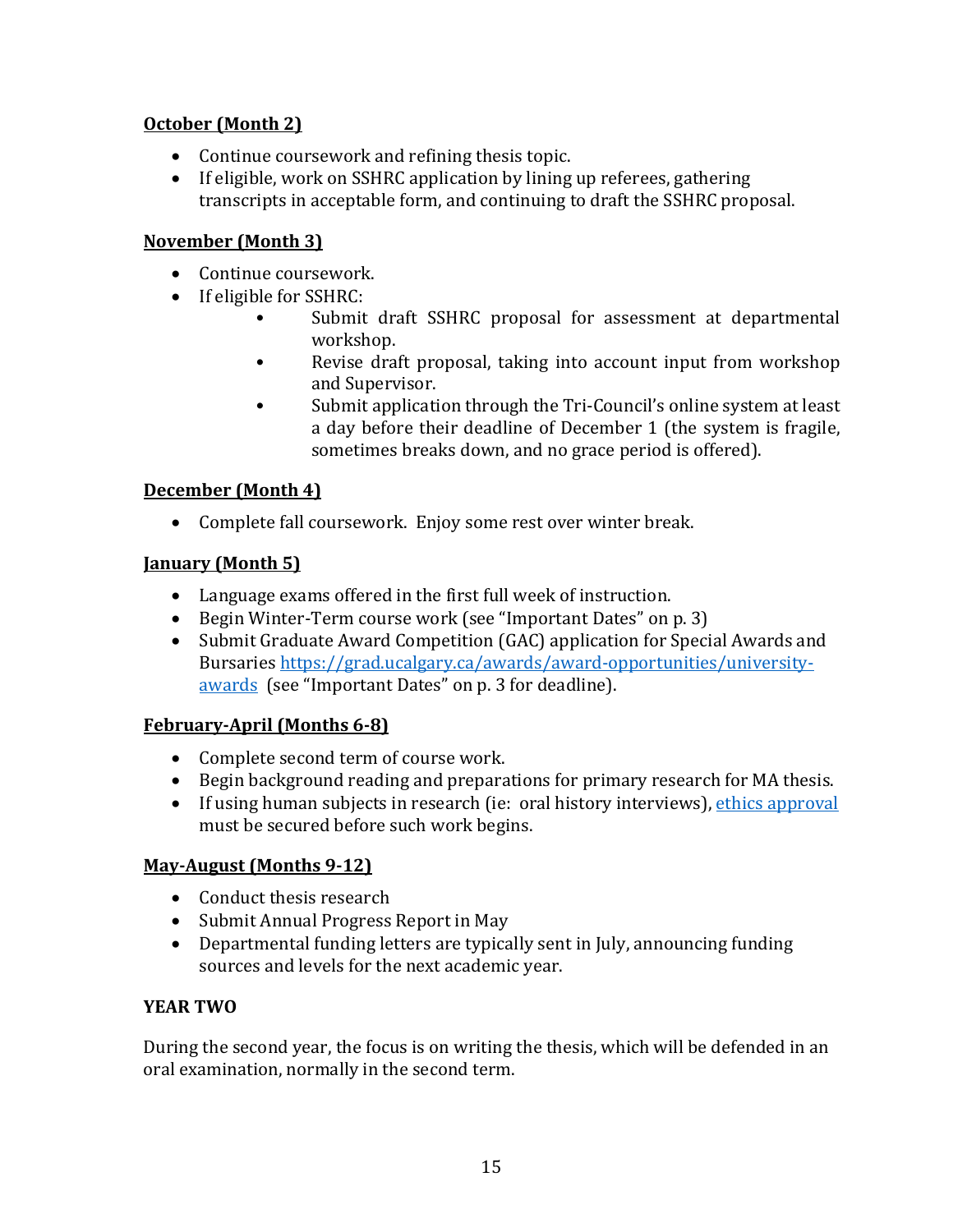## **September** (Month 13)

- Language exams offered in the first full week of classes.
- If applying to doctoral programs and eligible for SSHRC awards, consult the SSHRC website to begin preparing a PhD application see http://www.sshrccrsh.gc.ca/funding-financement/programs-programmes/fellowships/doctoraldoctorat-eng.aspx.

Please note that PhD SSHRC applications for enrolled MA students are submitted through the institution at which the MA is being completed (the U of C in this case). Follow the timeline of first-year PhD students in terms of preparing a PhD SSHRC application this term. Note that the process and timeline are quite different than the MA SSHRC.

## **October-December** (Months 14-16)

 $\bullet$  Continue preparing MA thesis.

## **January (Month 17)**

• Language exams offered in the first full week of classes. Please note that the language requirement must be met before the MA thesis can be defended.

## **February-April (Months 18-20)**

- By February, the thesis should be starting to take final shape. FGS has strict guidelines as to how the thesis should be formatted, which can be found here: https://grad.ucalgary.ca/current/thesis/guidelines. Don't wait until the last minute to review them, as a costly delay could result.
- To avoid paying fees for spring/summer term, the thesis must be defended by the end of Winter term and all documentation to FGS before the fee deadline for Spring term.
- Supervisors are responsible for composing the examining committee. See https://www.ucalgary.ca/pubs/calendar/grad/current/gs-m.html for details.
- A Notice of Defense of Thesis (which includes the names of all committee members and the time, date, and location of the defence) needs to be filed with FGS by the GPA no later than one month before the date of the thesis defense.
- A defendable thesis must be provided to examiners a minimum of three weeks prior to the date of defense. While many examiners now prefer an electronic copy of the thesis, students should offer to provide a hard copy and do so in a timely fashion if requested.
- After the defense and approval for all required changes, the appropriate forms can be submitted to FGS and the thesis can be submitted to the Vault. See FGS website on thesis submission requirement and forms at https://grad.ucalgary.ca/current/thesis/ethesis .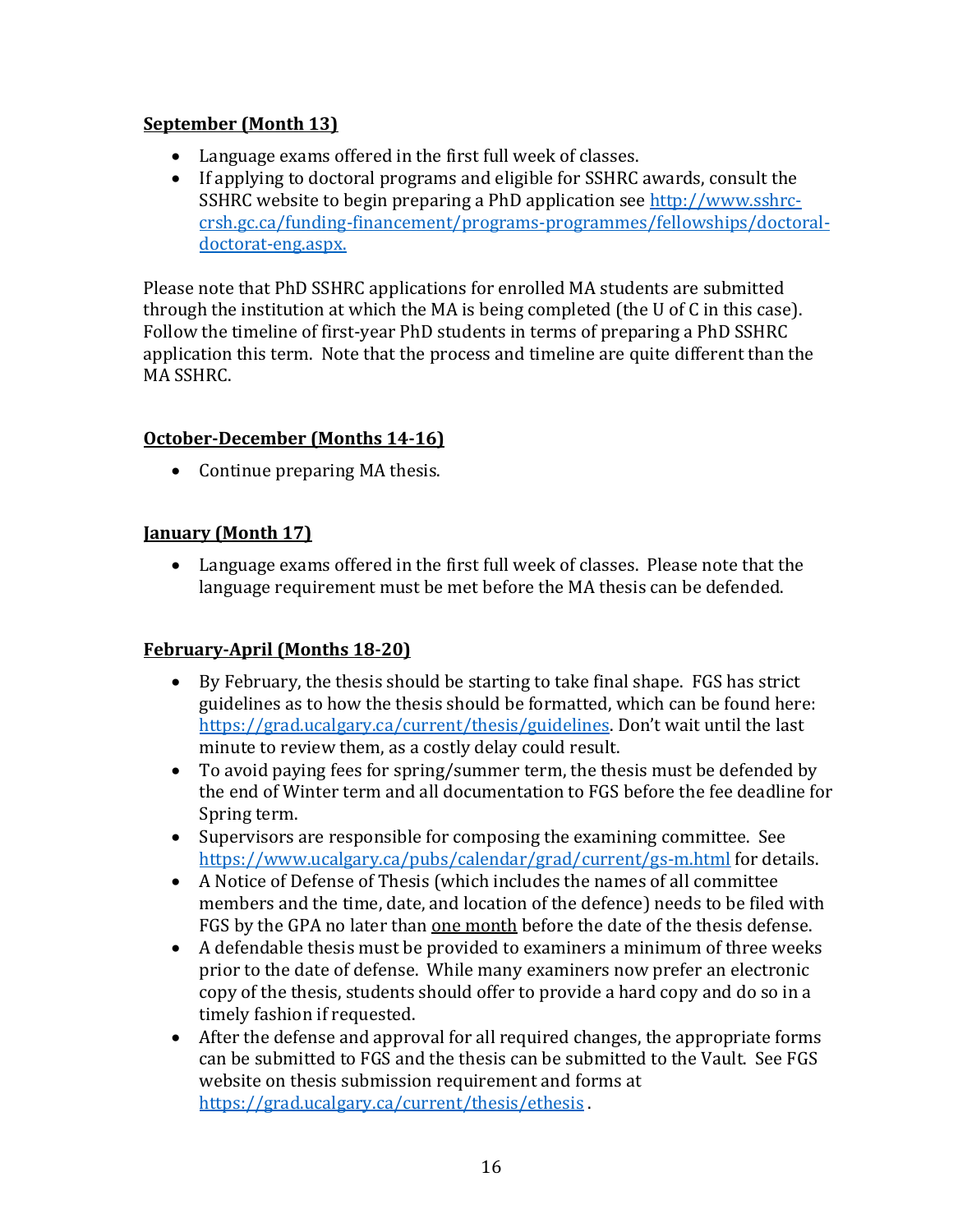• The department requires the identical thesis to be submitted electronically to the GPA for our records. Traditionally students have provided a bound copy of the thesis to their Supervisors, but some Supervisors now prefer an electronic copy instead.

## **May** (Month 21)

• Annual Progress Report is due if thesis has not been defended and filed.

## **MA – Course-Based**

### **August-September (Months 0-1)**

- Consult with interim Supervisor over the summer or first days of September to:
	- Begin formulating a Major Research Essay (MRE) topic.
	- Fill out MA course registration form and obtain interim Supervisor's signature.

Courses normally included:

- $\bullet$  HTST 690
- Five  $600$  level History seminar courses already timetabled.<sup>3</sup>
- Submit MA Course Registration form to the GPA by the first day of regular instruction (see "Important Dates" on p. 3). Register for courses electronically.
- Attend Orientations
	- Department if History's mandatory teaching-assistant workshop
	- Department of History mandatory orientation and lunch
	- Optional FGS orientation
- Begin coursework (see "Important Dates" on p. 3)
- Write second language exam, if needed, in the first full week of instruction.

#### **October-December** (Months 2-4)

- Complete Fall-Term coursework.
- Continue to refine MRE topic

#### *<u>Ianuary* (Month 5)</u>

- Language exams offered in the first full week of instruction
- Continue with course work
- Continue to refine MRE topic

<sup>&</sup>lt;sup>3</sup> With the permission of the GPD, one course may be taken at the 500 level with the understanding that additional work will be required, and one graduate course can be taken outside of the History Department's offerings.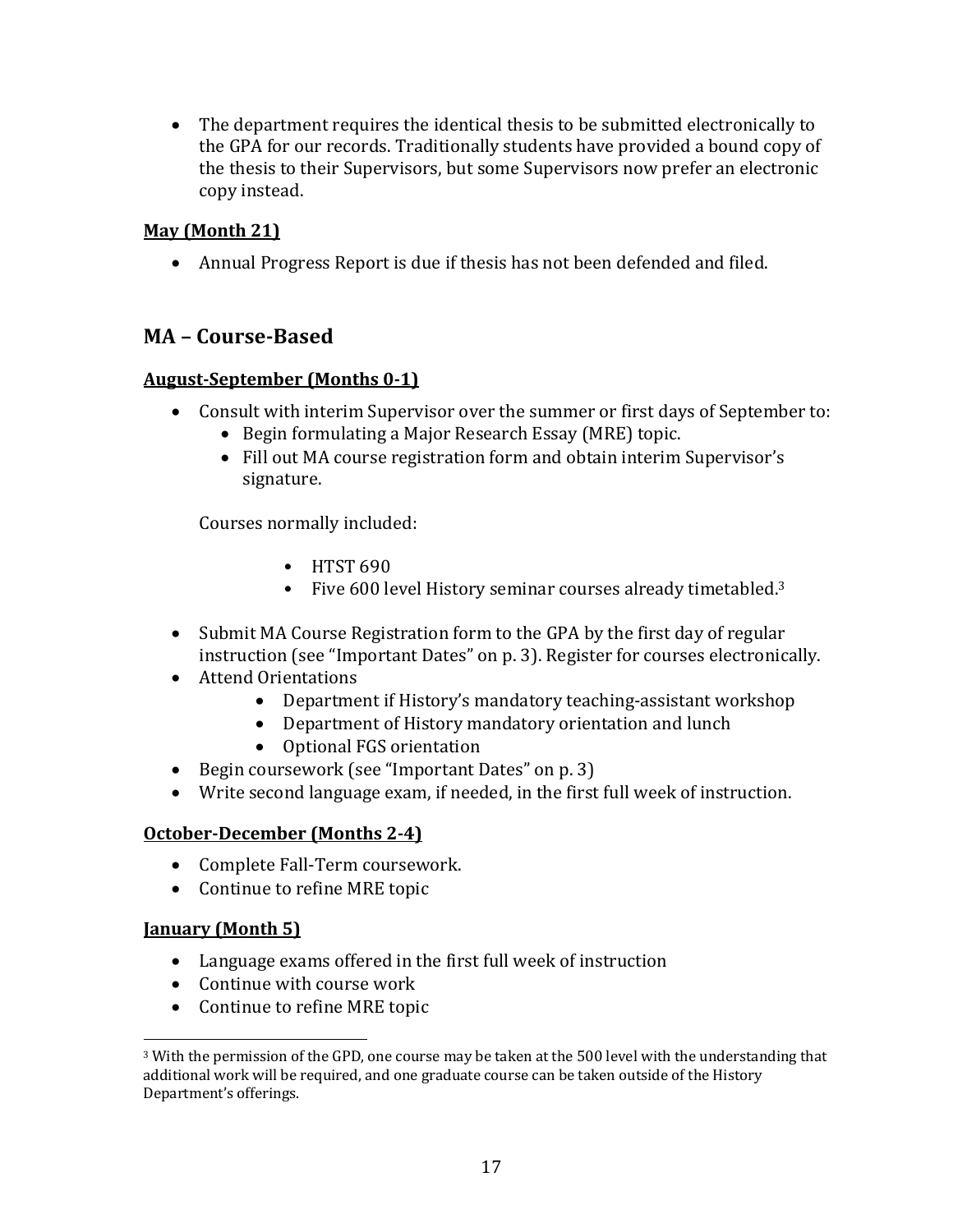### **February-April (Months 6-8)**

- Complete second term of coursework.
- Conduct preliminary research and background reading for MRE.
- If using human subjects in research (ie: interviews), ethics approval must be secured before such work begins. For more information on this process visit: https://www.ucalgary.ca/research/researchers/ethics-compliance .

#### **May-June (Months 9-10)**

- Enrol in History 651 in Spring Term.
- Complete Annual Progress Report in May.

### **July-August (Months 11-12)**

- Enrol in History 653, normally in Summer Term, to complete MRE.
- The MRE should be completed and submitted for marking during the enrolment period for 653. Normally students can only apply for a deferral of term work for about an additional month before the grade for the course will become an F. Students may be required to withdraw from the program and reapply to complete their degree (and pay the application fee) and they will certainly have to enrol in 653 again and pay the course fee again. If there is concern about completing the course on time, students should consider registering for it in Fall Term instead (or withdrawing if already enrolled, and signing up for the course again in the Fall).
- Submit completed MRE to Supervisor and one other faculty member. Second reader should be agreed upon between Supervisor and student at the outset of HTST 653. An average of the two marks will be the mark for HTST 653. The Supervisor is responsible for arranging for the second reader, collecting their mark, and submitting a mark for History 653, which concludes the student's program.
- •

# **PhD**

## **YEAR ONE**

During this year, students focus on the course work, begin preparation for candidacy examinations, and refine dissertation projects.

In 2020, the Department of History approved a Revised Candidacy Statement to provide students with a step-by-step guide to the candidacy process, which includes a discussion of first-year activities. See https://arts.ucalgary.ca/history/currentstudents/graduate/hist-current-graduate-phd-program-schedule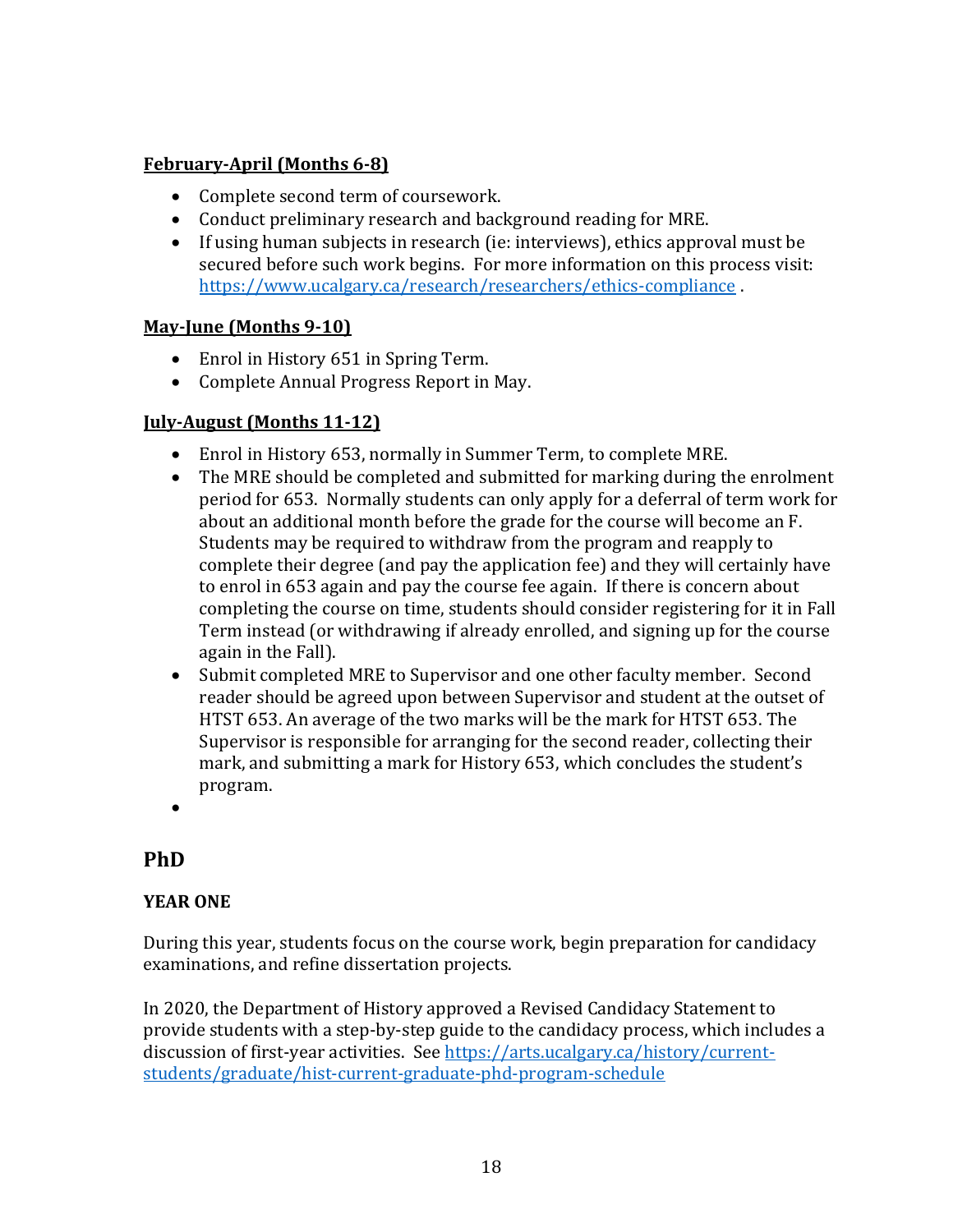## August-September (Months 0-1)

- Over the summer or in early September, in consultation with the (interim) Supervisor (and the GPD in some cases):
	- Select primary and secondary fields for PhD program from the following: Canada, History of Science, Latin America, Medieval and Early Modern Europe, Military/Diplomatic, Modern Europe and Britain, United States, World, African History.
	- Discuss thesis topic and possible doctoral Supervisory Committee membership.
	- Establish how language requirement will be met.
	- Complete a course registration form, signed by the interim Supervisor.

Please note that PhD course requirements are:

- One three-credit reading course in the primary area  $(HTST791.XX)$ . This course will become the basis for comprehensive reading in the primary area in preparation for candidacy.
- One three-credit course in the secondary area (HTST 791.XX). This course will become the basis for comprehensive reading in the secondary area in preparation for candidacy.
- Two additional three-credit graduate courses, normally in history.<sup>4</sup>
- Submit PhD Course Registration form to the GPA by the first day of regular instruction (see "Important Dates" on p. 3). Register for courses electronically and be aware that changes may have to be done by paper form.
- Attend Orientations
	- Department of History mandatory teaching-assistant workshop
	- Department of History mandatory orientation and lunch.
	- Optional FGS orientation session
- Begin coursework (see "Important Dates" on p.3).
- Unless exempt, write the appropriate second language exam in the first full week of regular instruction.
- Prepare list of sources of external funding for which to apply this academic year.
- Begin to apply for the SSHRC award if eligible:
	- Consult the SSHRC website: http://www.sshrc-crsh.gc.ca/fundingfinancement/umbrella\_programs-programme\_cadre/talent-eng.aspx (talent program) for an overview of what is involved in applying for this award.
	- Submit a Notice of Intent in late August.

<sup>&</sup>lt;sup>4</sup> HTST 690 is mandatory for all PhD students and counts as one of the two "additional courses," unless an equivalent has been completed in the MA program. One three-credit graduate course outside of the History Department is an option (but requires approval from the supervisor and the GPD).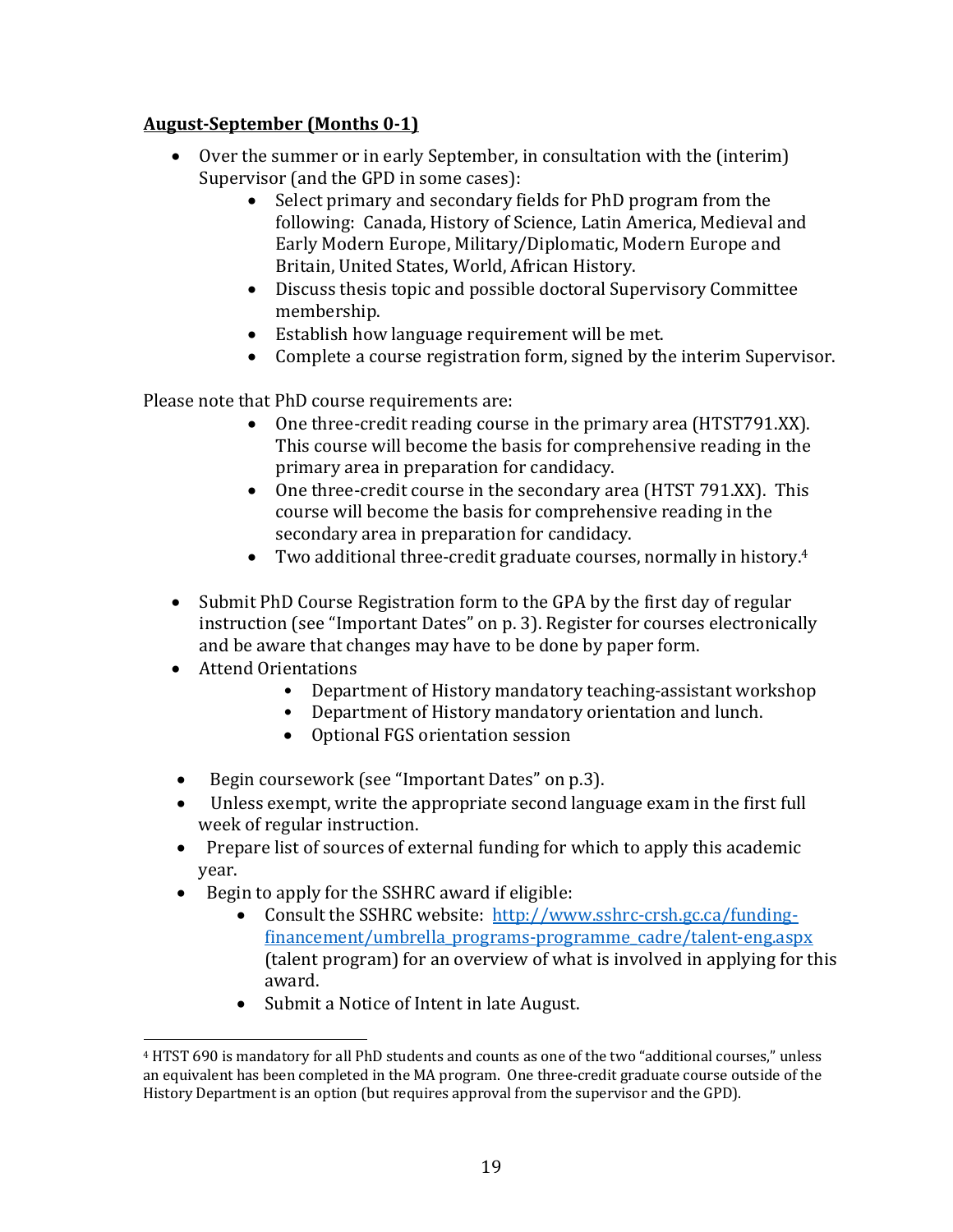- Attend optional FGS PhD SSHRC workshop (TBA).
- Attend mandatory Department of History SSHRC workshop organizational meeting (TBA)
- In consultation with Supervisor, begin drafting a research proposal.
- Submit SSHRC draft proposal for the workshop and attend departmental workshop.
	- Revise draft application, taking into account input from workshop and your Supervisor.
	- Submit SSHRC application to the History Department **before** announced internal deadline to Faculty of Graduate Studies of October 1<sup>st</sup>.

## **November-December (Months 3-4)**

- Primary Supervisor and Secondary Area Specialist meet with the student to begin establishing the approximate dates of the written and oral field of study (FoS) exams, as well as to discuss the thesis proposal. Incoming students should expect to advance to candidacy between 16 and 20 months after their program start date. This meeting will establish expectations of the student, Supervisor, and Secondary Area Specialist. For more information, see the Department of History's Candidacy Statement.
- Supervisory Committee should be established and the required form submitted to FGS via the GPA

## **January (Month 5)**

- Continue with coursework.
- Language exam offered in the first full week of regular instruction.
- Prepare Graduate Awards Competition (GAC) application (including Open and Killam awards, special awards, and bursaries) for submission by the internal deadline (see "Important Dates" on p. 3).

## **February-April (Months 6-8)**

- Complete coursework.
- Students should finalize about 80% of their reading lists with their Supervisors and Secondary Area Specialists. For information on the reading lists, see the Department of History's Candidacy Statement.

#### **May-August (Months 9-12)**

- Submit Annual Progress Report in May.
- Continue preparation for candidacy in primary and secondary areas.
- In consultation with the Supervisor, students begin to prepare the thesis proposal.
- Department funding for the next academic year will be announced in writing, normally in July.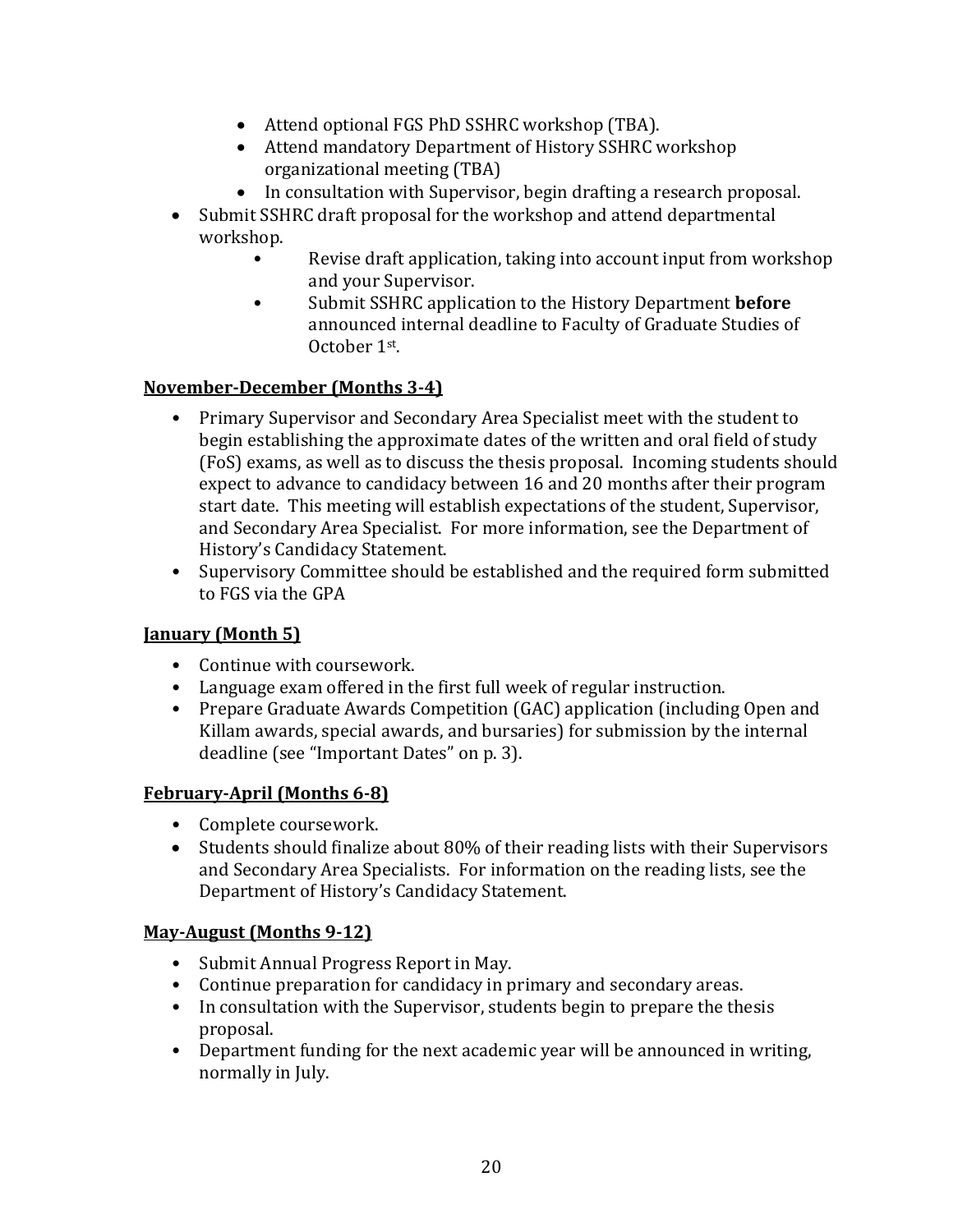## **YEAR TWO**

This year students will complete candidacy examinations and begin work on their doctoral dissertations.

#### **September** (Month 13)

- Submit registration for the coming year and pay fees.
- Language exams are given during the first full week of courses. If a student has not passed the language exam by October of their second year, the student and their Supervisor, along with the GPD, will meet to make a plan to achieve a positive result.
- Prepare a list of sources of external funding if eligible. Follow application timelines as explained for Year One.

### **October-March (Months 14-19)**

- Attend SSHRC workshops and submit application (if applicable)
- As the student nears the first of their written candidacy examinations, the Primary Area Supervisor, in consultation with the student, determines the composition of the entire Field of Study Committee.
- The FoS reading lists for the primary and secondary areas are to be fully established no later than one month before a student writes the exam for each. No additional readings will be assigned after this time.
- One month before the oral FoS examination, the Primary Area Supervisor instructs the GPA to file a Notice of Candidacy, which publicly announces the date of the oral Field of Study examination and the composition of the Field of Study Committee. See the Candidacy Statement for further details.
- Student completes the two written exams within a two week period, with the oral exam scheduled for two weeks after the completion of the last of the written exams.
- Within two weeks after the Oral Field of Study exam, the student submits their thesis proposal to the Supervisory Committee.
- Within two weeks after submission of the proposal to the committee, the student meets with the committee to discuss the proposal. Student advances to candidacy when the committee approves the proposal.

## **March-August** (Months 20-24)

- If using human subjects in dissertation research, ethics approval must be secured before such work can begin. For more information on this process visit https://www.ucalgary.ca/research/researchers/ethics-compliance .
- Once candidacy exams and the thesis defense are completed, student conducts thesis research.
- Annual Progress Report is due in May.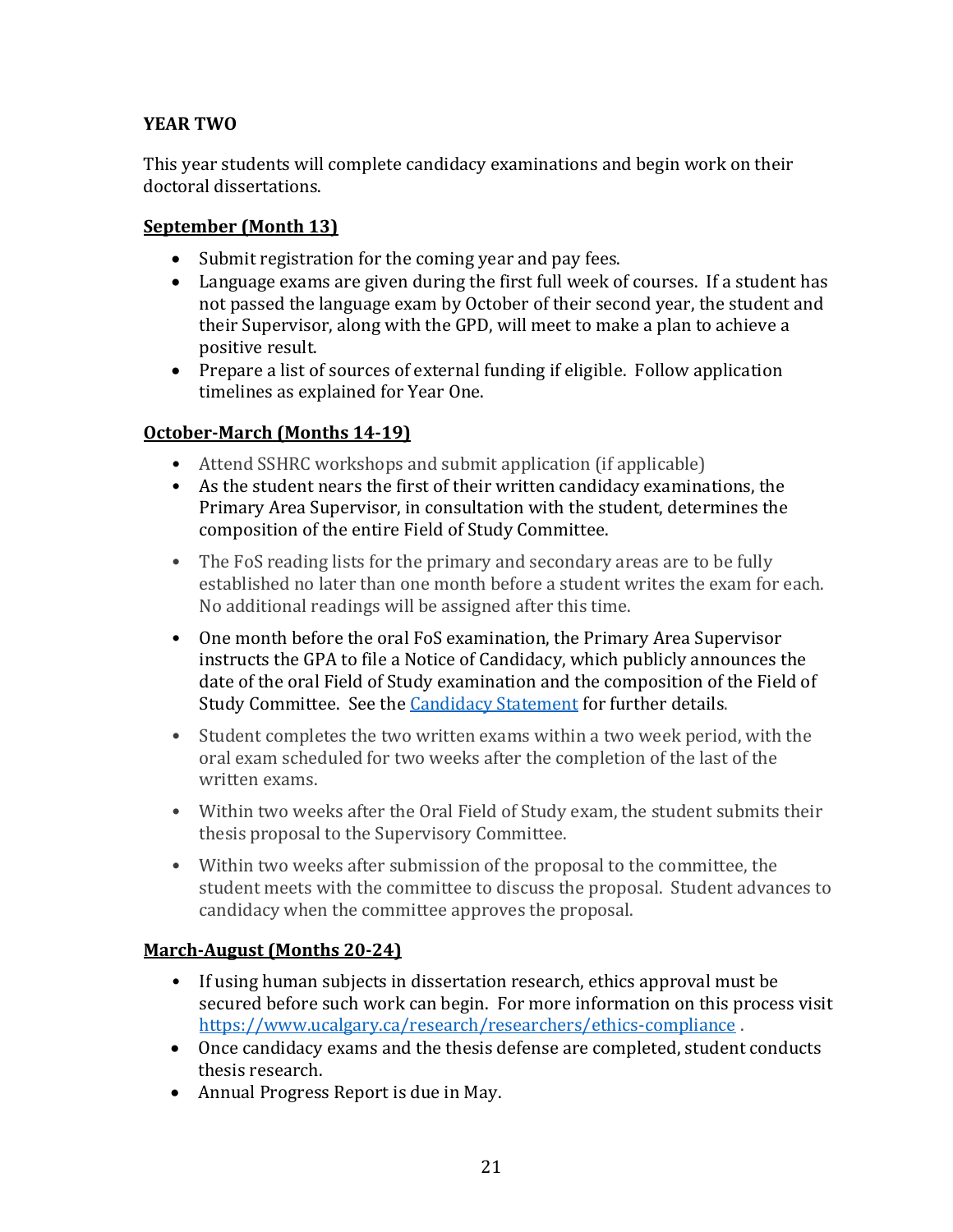### **YEAR THREE**

During this year, you will focus primarily on research for and beginning to write the dissertation.

#### **September** (Month 25)

• Prepare a list of sources of external funding to apply for. Follow timelines for Year One for these applications.

### **October-August** (Months 26-36)

- Research and Write.
- Annual Progress Report is due in May.

### **YEAR FOUR**

During this year, students focus on writing the thesis, which will be defended in an oral examination.

### **September** (Month 37)

• Apply for funding for which you are eligible as needed and appropriate if you will not complete the degree within four years.

## **Remainder of the Year (Months 38-48)**

- Keep writing. Consult frequently (at least on a monthly basis) with your Supervisor and submit draft chapters.
- Submit some chapters to the other Supervisory Committee members. FGS policy mandates that "all members of the Supervisory Committee must have reviewed the student's research and a relevant written sample of the materials related to the thesis before an examination can be scheduled." All Supervisory Committee members should be in agreement as to the ways each shall participate at this stage.
- FGS has strict guidelines as to how the thesis should be formatted, which can be found here: https://grad.ucalgary.ca/current/thesis/guidelines . Don't wait until the last minute to review them, as a costly delay could result.
- About three months before the thesis defense, the Supervisor and/or Supervisory Committee must recommend the name of the proposed External Examiner and submit proper forms to the GPA for their approval by FGS. FGS has final approval of the External Examiner. The Supervisor and/or Supervisory Committee will also recommend the other Examining Committee members at this stage, in consultation with the student.
- At least a month before the oral defense date, the Notice of Oral Defense needs to be prepared, signed, and sent by the GPA to the Faculty of Graduate Studies